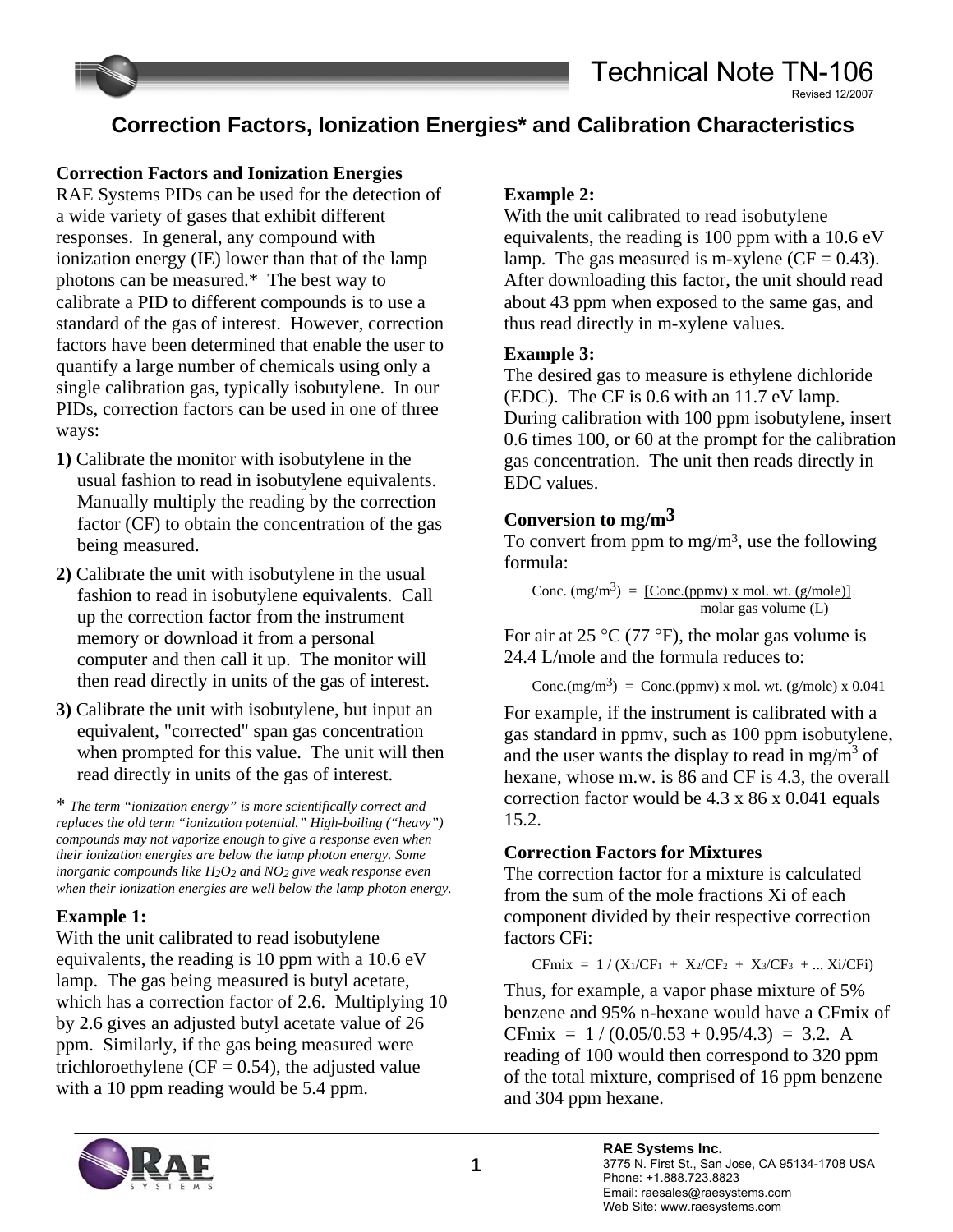#### Technical Note TN-106 Revised 12/2007



For a spreadsheet to compute the correction factor and TLV of a mixture see the appendix at the end of the CF table.

#### **TLVs and Alarm Limits for Mixtures**

The correction factor for mixtures can be used to set alarm limits for mixtures. To do this one first needs to calculate the exposure limit for the mixture. The Threshold Limit Value (TLV) often defines exposure limits. The TLV for the mixture is calculated in a manner similar to the CF calculation:

TLV mix =  $1/(X_1/TLV_1 + X_2/TLV_2 +$  $X_3/TLV_3 + ... X_i/TLV_i$ 

In the above example, the 8-h TLV for benzene is 0.5 ppm and for n-hexane 50 ppm. Therefore the TLV of the mixture is TLVmix =  $1/(0.05/0.5 +$  $0.95/50 = 8.4$  ppm, corresponding to 8.0 ppm hexane and 0.4 ppm benzene. For an instrument calibrated on isobutylene, the reading corrsponding to the TLV is:

Alarm Reading =  $TLV$ mix /  $CF$ mix =  $8.4 / 3.2 = 2.6$  ppm

A common practice is to set the lower alarm limit to half the TLV, and the higher limit to the TLV. Thus, one would set the alarms to 1.3 and 2.6 ppm, respectively.

### **Calibration Characteristics**

- **a) Flow Configuration**. PID response is essentially independent of gas flow rate as long as it is sufficient to satisfy the pump demand. Four main flow configurations are used for calibrating a PID:
	- **1) Pressurized gas cylinder (Fixed-flow regulator):** The flow rate of the regulator should match the flow demand of the instrument pump or be slightly higher.
	- **2) Pressurized gas cylinder (Demand-flow regulator):** A demand-flow regulator better matches pump speed differences, but results in a slight vacuum during calibration and thus slightly high readings.
	- **3) Collapsible gas bag:** The instrument will draw the calibration gas from the bag at its normal flow rate, as long as the bag valve is large enough. The bag should be filled with enough gas to allow at least one minute of flow  $\sim 0.6$  L for a MiniRAE,  $\sim 0.3$  L for MultiRAE).

**4) T (or open tube) method:** The T method uses



a T-junction with gas flow higher than the pump draw. The gas supply is connected to one end of the T, the instrument inlet is connected to a second end of the T, and excess gas flow escapes through the third, open end of the T. To prevent ambient air mixing, a long tube should be connected to the open end, or a high excess rate should be used. Alternatively, the instrument probe can be inserted into an open tube slightly wider than the probe. Excess gas flows out around the probe.

The first two cylinder methods are the most efficient in terms of gas usage, while the bag and T methods give slightly more accurate results because they match the pump flow better.

- **b) Pressure**. Pressures deviating from atmospheric pressure affect the readings by altering gas concentration and pump characteristics. It is best to calibrate with the instrument and calibration gas at the same pressure as each other and the sample gas. (Note that the cylinder pressure is not relevant because the regulator reduces the pressure to ambient.) If the instrument is calibrated at atmospheric pressure in one of the flow configurations described above, then 1) pressures slightly above ambient are acceptable but high pressures can damage the pump and 2) samples under vacuum may give low readings if air leaks into the sample train.
- **c) Temperature.** Because temperature effects gas density and concentration, the temperature of the calibration gas and instrument should be as close as possible to the ambient temperature where the unit will be used. We recommend that the temperature of the calibration gas be within the instrument's temperature specification (typically  $14^{\circ}$  to  $113^{\circ}$  F or  $-10^{\circ}$  to  $45^{\circ}$  C). Also, during actual measurements, the instrument should be kept at the same or higher temperature than the sample temperature to avoid condensation in the unit.

**d) Matrix.** The matrix gas of the calibration compound and VOC sample is significant. Some common matrix components, such as methane and water vapor can affect the VOC signal. PIDs are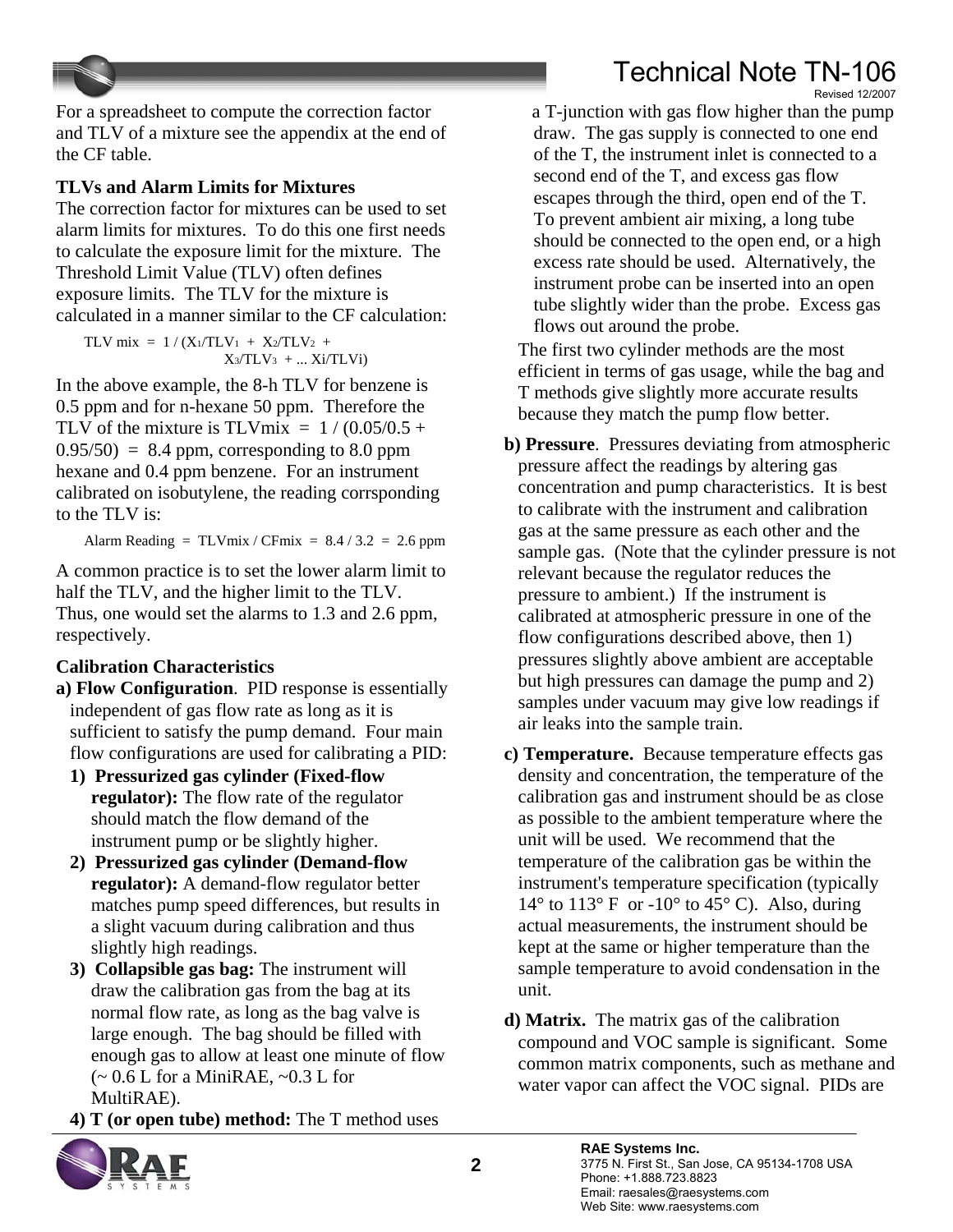most commonly used for monitoring VOCs in air, in which case the preferred calibration gas matrix is air. For a MiniRAE, methane, methanol, and water vapor reduce the response by about 20% when their concentration is 15,000 ppm and by about 40% at 30,000 ppm. Despite earlier reports of oxygen effects, RAE PID responses with 10.6 eV lamps are independent of oxygen concentration, and calibration gases in a pure nitrogen matrix can be used.  $H_2$  and  $CO_2$  up to 5 volume % also have no effect.

- **e) Concentration.** Although RAE Systems PIDs have electronically linearized output, it is best to calibrate in a concentration range close to the actual measurement range. For example, 100 ppm standard gas for anticipated vapors of 0 to 250 ppm, and 500 ppm standard for expected concentrations of 250 to 1000 ppm. The correction factors in this table were typically measured at 50 to 100 ppm and apply from the ppb range up to about 1000 ppm. Above 1000 ppm the CF may vary and it is best to calibrate with the gas of interest near the concentration of interest.
- **f) Filters.** Filters affect flow and pressure conditions and therefore all filters to be used during sampling should also be in place during calibration. Using a water trap (hydrophobic filter) greatly reduces the chances of drawing water aerosols or dirt particles into the instrument. Regular filter replacements are recommended because dirty filters can adsorb VOCs and cause slower response time and shifts in calibration.
- **g) Instrument Design.** High-boiling ("heavy") or very reactive compounds can be lost by reaction or adsorption onto materials in the gas sample train, such as filters, pumps and other sensors. Multi-gas meters, including EntryRAE, MultiRAE and AreaRAE have the pump and other sensors upstream of the PID and are prone to these losses. Compounds possibly affected by such losses are shown in green in the table, and may give slow response, or in extreme cases, no response at all. In many cases the multi-gas meters can still give a rough indication of the relative concentration, without giving an accurate,

Revised 12/2007 quantitative reading. The ppbRAE and MiniRAE series instruments have inert sample trains and therefore do not exhibit significant loss; nevertheless, response may be slow for the very heavy compounds and additional sampling time up to a minute or more should be allowed to get a stable reading.

#### **Table Abbreviations:**

- **CF =** Correction Factor (multiply by reading to get corrected value for the compound when calibrated to isobutylene)
- **NR =** No Response
- **IE =** Ionization Energy (values in parentheses are not well established)
- $C =$  Confirmed Value indicated by "+" in this column; all others are preliminary or estimated values and are subject to change
- **ne =** Not Established ACGIH 8-hr. TWA

**C## =** Ceiling value, given where 8-hr.TWA is not available

### **Disclaimer:**

Actual readings may vary with age and cleanliness of lamp, relative humidity, and other factors. For accurate work, the instrument should be calibrated regularly under the operating conditions used. The factors in this table were measured in dry air at room temperature, typically at 50-100 ppm. CF values may vary above about 1000 ppm.

## **Updates:**

The values in this table are subject to change as more or better data become available. Watch for updates of this table on the Internet at **[http://www.raesystems.com](http://www.raesystems.com/)**

IE data are taken from the CRC Handbook of Chemistry and Physics, 73rd Edition, D.R. Lide (Ed.), CRC Press (1993) and NIST Standard Ref. Database 19A, NIST Positive Ion Energetics, Vers. 2.0, Lias, et.al., U.S. Dept. Commerce (1993). Exposure limits (8-h TWA and Ceiling Values) are from the 2005 ACGIH Guide to Occupational Exposure Values, ACGIH, Cincinnati, OH 2005. Equations for exposure limits for mixtures of chemicals were taken from the 1997 TLVs and BEIs handbook published by the ACGIH (1997).

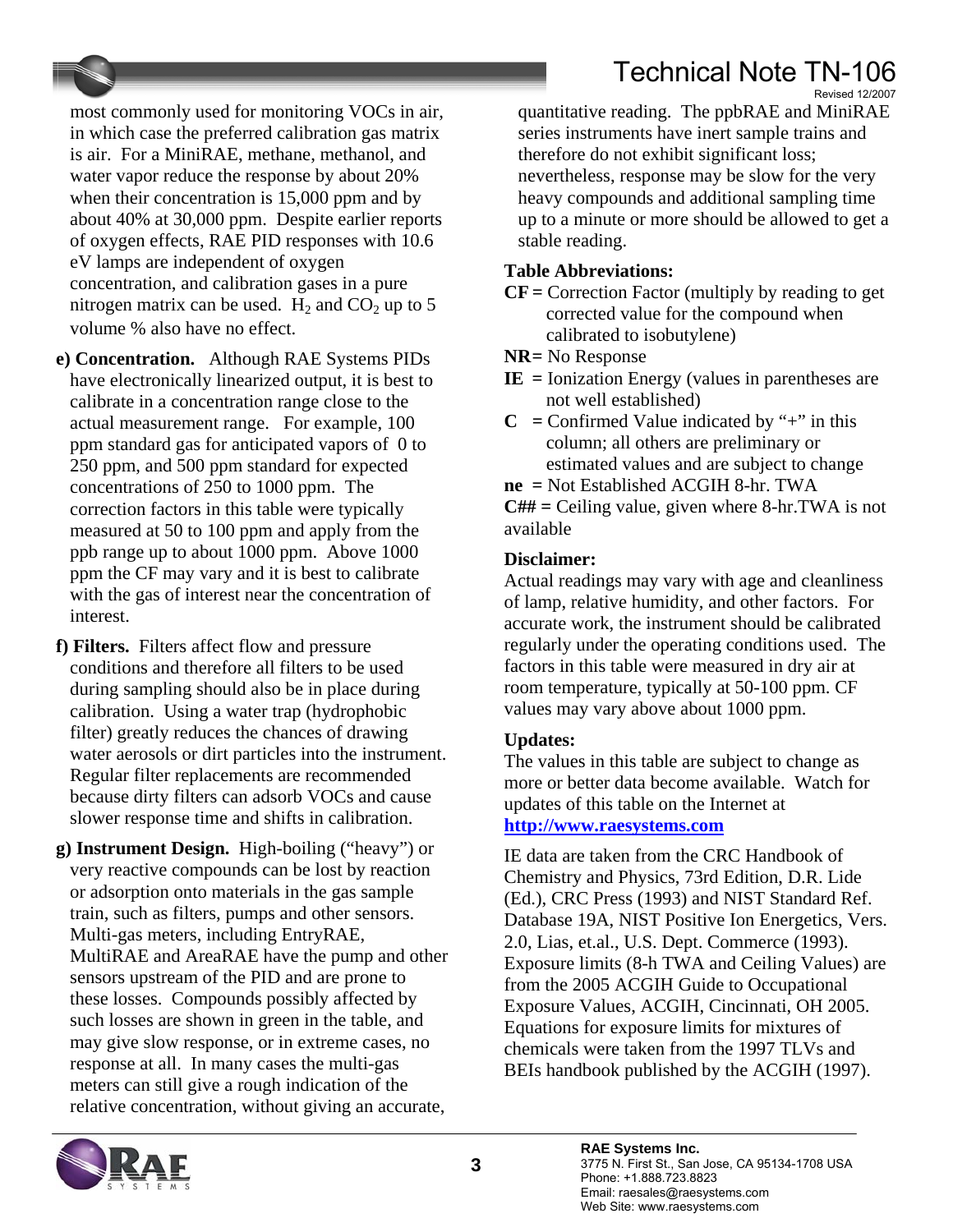

Email: raesales@raesystems.com Web Site: www.raesystems.com

| <b>Compound Name</b>                              | Synonym/Abbreviation                               | <b>CAS No.</b>       | Formula                                                               | 9.8                     | C                | 10.6        | C                                | 11.7       |                        | $CIE$ (eV)     | <b>TWA</b>              |
|---------------------------------------------------|----------------------------------------------------|----------------------|-----------------------------------------------------------------------|-------------------------|------------------|-------------|----------------------------------|------------|------------------------|----------------|-------------------------|
| Acetaldehyde                                      |                                                    | 75-07-0              | $C_2H_4O$                                                             | <b>NR</b>               | $\ddot{}$        | 6           | $\ddot{}$                        | 3.3        | $\ddot{}$              | 10.23          | C <sub>25</sub>         |
| Acetic acid                                       | <b>Ethanoic Acid</b>                               | 64-19-7              | $C_2H_4O_2$                                                           | NR.                     | $\ddot{}$        | 22          | $\ddot{}$                        | 2.6        | $\ddot{}$              | 10.66          | 10                      |
| Acetic anhydride                                  | Ethanoic Acid Anhydride                            | 108-24-7             | $C_4H_6O_3$                                                           | <b>NR</b>               | $\ddot{}$        | 6.1         | $\ddot{}$                        | 2.0        | $\ddot{}$              | 10.14          | 5                       |
| Acetone                                           | 2-Propanone                                        | 67-64-1              | $C_3H_6O$                                                             | 1.2                     | $\ddot{}$        | 1.1         | $\ddot{}$                        | 1.4        | $\ddot{}$              | 9.71           | 500                     |
| Acetone cyanohydrin                               | 2-Hydroxyisobutyronitrile                          | 75-86-5              | $C_4H_7NO$                                                            |                         |                  |             |                                  | 4          | $\ddot{}$              | 11.1           | C <sub>5</sub>          |
| Acetonitrile                                      | Methyl cyanide, Cyanomethane                       | 75-05-8              | $C_2H_3N$                                                             |                         |                  |             |                                  | 100        |                        | 12.19          | 40                      |
| Acetylene<br>Acrolein                             | Ethyne                                             | 74-86-2<br>107-02-8  | $C_2H_2$<br>$C_3H_4O$                                                 | 42                      | +                | 3.9         | $\ddot{}$                        | 2.1<br>1.4 | $\ddot{}$<br>$\ddot{}$ | 11.40<br>10.10 | ne<br>0.1               |
| Acrylic acid                                      | Propenal<br>Propenoic Acid                         | 79-10-7              | $C_3H_4O_2$                                                           |                         |                  | 12          | $\ddot{}$                        | 2.0        | $\ddot{}$              | 10.60          | $\overline{\mathbf{c}}$ |
| Acrylonitrile                                     | Propenenitrile                                     | 107-13-1             | $C_3H_3N$                                                             |                         |                  | <b>NR</b>   | $\ddot{}$                        | 1.2        | $\ddot{}$              | 10.91          | $\overline{\mathbf{c}}$ |
| Allyl alcohol                                     |                                                    | 107-18-6             | $C_3H_6O$                                                             | 4.5                     | $\ddot{}$        | 2.4         | $\ddot{}$                        | 1.6        | $+$                    | 9.67           | $\overline{2}$          |
| Allyl chloride                                    | 3-Chloropropene                                    | 107-05-1             | $C_3H_5Cl$                                                            |                         |                  | 4.3         |                                  | 0.7        |                        | 9.9            | $\mathbf 1$             |
| Ammonia                                           |                                                    | 7664-41-7            | $H_3N$                                                                | <b>NR</b>               | $\ddot{}$        | 9.7         | $\ddot{}$                        | 5.7        | $\ddot{}$              | 10.16          | 25                      |
| Amyl acetate                                      | mix of n-Pentyl acetate &<br>2-Methylbutyl acetate | 628-63-7             | $C_7H_{14}O_2$                                                        | 11                      | $\ddot{}$        | 2.3         | $\ddot{}$                        | 0.95       | $\ddot{}$              | < 9.9          | 100                     |
| Amyl alcohol                                      | 1-Pentanol                                         | 75-85-4              | $C_5H_{12}O$                                                          |                         |                  | 5           |                                  | 1.6        |                        | 10.00          | ne                      |
| Aniline                                           | Aminobenzene                                       | 62-53-3              | $C_7H_7N$                                                             | 0.50                    | $\ddot{}$        | 0.48        | $\ddot{}$                        | 0.47       | $\ddot{}$              | 7.72           | 2                       |
| Anisole                                           | Methoxybenzene                                     | 100-66-3             | $C_7H_8O$                                                             | 0.89                    | $\ddot{}$        | 0.58        | $\,$ +                           | 0.56       | $\ddot{}$              | 8.21           | ne                      |
| Arsine                                            | Arsenic trihydride                                 | 7784-42-1            | AsH <sub>3</sub>                                                      |                         |                  | 1.9         | $\ddot{}$                        |            |                        | 9.89           | 0.05                    |
| Benzaldehyde                                      |                                                    | 100-52-7             | $C_7H_6O$                                                             |                         |                  |             |                                  | 1          |                        | 9.49           | ne                      |
| Benzenamine, N-methyl-                            | N-Methylphenylamine                                | 100-61-8             | $C_7H_9N$                                                             |                         |                  | 0.7         |                                  |            |                        | 7.53           |                         |
| Benzene                                           |                                                    | 71-43-2              | $C_6H_6$                                                              | 0.55                    | $\ddot{}$        | 0.53        | $\ddot{}$                        | 0.6        | $\ddot{}$              | 9.25<br>9.62   | 0.5                     |
| Benzonitrile<br>Benzyl alcohol                    | Cyanobenzene                                       | 100-47-0<br>100-51-6 | $C_7H_5N$                                                             | 1.4                     | +                | 1.6<br>1.1  | $\ddot{}$                        | 0.9        | $\ddot{}$              | 8.26           | ne                      |
|                                                   | $\alpha$ -Hydroxytoluene,                          |                      | $C_7H_8O$                                                             |                         |                  |             |                                  |            |                        |                | ne                      |
|                                                   | Hydroxymethylbenzene,<br>Benzenemethanol           |                      |                                                                       |                         |                  |             |                                  |            |                        |                |                         |
| Benzyl chloride                                   | $\alpha$ -Chlorotoluene,                           | 100-44-7             | $C_7H_7Cl$                                                            | 0.7                     | +                | 0.6         | $\ddot{}$                        | 0.5        | $\ddot{}$              | 9.14           | $\mathbf 1$             |
|                                                   | Chloromethylbenzene                                |                      |                                                                       |                         |                  |             |                                  |            |                        |                |                         |
| Benzyl formate                                    | Formic acid benzyl ester                           | 104-57-4             | $C_8H_8O_2$                                                           | 0.9                     | $\ddot{}$        | 0.73        | $\ddot{}$                        | 0.66       | $\ddot{}$              |                | ne                      |
| Boron trifluoride                                 |                                                    | 7637-07-2            | BF <sub>3</sub>                                                       | <b>NR</b>               |                  | <b>NR</b>   |                                  | <b>NR</b>  |                        | 15.5           | C <sub>1</sub>          |
| <b>Bromine</b>                                    |                                                    | 7726-95-6            | Br <sub>2</sub>                                                       | <b>NR</b>               | $\ddot{}$        | 1.30        | $\ddot{}$                        | 0.74       | $\ddot{}$              | 10.51          | 0.1                     |
| Bromobenzene                                      |                                                    | 108-86-1             | $C_6H_5Br$                                                            |                         |                  | 0.6         |                                  | 0.5        |                        | 8.98           | ne                      |
| 2-Bromoethyl methyl ether                         |                                                    | 6482-24-2            | $C_3H_7OBr$                                                           |                         |                  | 0.84        | $\ddot{}$                        |            |                        | ~10            | ne                      |
| <b>Bromoform</b>                                  | Tribromomethane                                    | 75-25-2              | CHBr <sub>3</sub>                                                     | <b>NR</b>               | $\ddot{}$        | 2.5         | $\ddot{}$                        | 0.5        | $\ddot{}$              | 10.48          | 0.5                     |
| Bromopropane, 1-                                  | n-Propyl bromide                                   | 106-94-5             | $C_3H_7Br$                                                            | 150                     | $\ddot{}$        | 1.5         | $\ddot{}$                        | 0.6        | $\ddot{}$              | 10.18          | ne                      |
| <b>Butadiene</b>                                  | 1,3-Butadiene, Vinyl ethylene                      | 106-99-0             | $C_4H_6$                                                              | 0.8                     |                  | 0.85        | $\begin{array}{c} + \end{array}$ | 1.1        |                        | 9.07           | $\overline{2}$          |
| Butadiene diepoxide, 1,3-                         | 1,2,3,4-Diepoxybutane                              | 298-18-0             | $C_4H_6O_2$                                                           | 25                      | $\ddot{}$        | 3.5         | $\ddot{}$                        | 1.2        |                        | ~10            | ne                      |
| <b>Butanal</b>                                    | 1-Butanal                                          | 123-72-8             | $C_4H_8O$                                                             |                         |                  | 1.8         |                                  |            |                        | 9.84           |                         |
| <b>Butane</b><br>Butanol, 1-                      | Butyl alcohol, n-Butanol                           | 106-97-8<br>71-36-3  | $C_4H_{10}$<br>$C_4H_{10}O$                                           | 70                      | $\ddot{}$        | 67<br>4.7   | $\ddot{}$<br>$\ddot{}$           | 1.2<br>1.4 | $\ddot{}$              | 10.53<br>9.99  | 800<br>20               |
| Butanol, t-                                       | tert-Butanol, t-Butyl alcohol                      | 75-65-0              | $C_4H_{10}O$                                                          | 6.9                     | $\ddot{}$        | 2.9         | $\ddot{}$                        |            |                        | 9.90           | 100                     |
| Butene, 1-                                        | 1-Butylene                                         | 106-98-9             | $C_4H_8$                                                              |                         |                  | 0.9         |                                  |            |                        | 9.58           | ne                      |
| Butoxyethanol, 2-                                 | Butyl Cellosolve, Ethylene glycol 111-76-2         |                      | $C_6H_{14}O_2$                                                        | 1.8                     | $\ddot{}$        | 1.2         | $\ddot{}$                        | 0.6        | $\ddot{}$              | ~10            | 25                      |
|                                                   | monobutyl ether                                    |                      |                                                                       |                         |                  |             |                                  |            |                        |                |                         |
| Butoxyethanol acetate                             | Ethanol, 2-(2-butoxyethoxy)-,<br>acetate           | 124-17-4             | $C_{10}H_{20}O_4$                                                     |                         |                  | 5.6         |                                  |            |                        | $≤10.6$        |                         |
| Butoxyethoxyethanol                               | 2-(2-Butoxyethoxy)ethanol                          | 112-34-5             | $C_8H_{18}O_3$                                                        |                         |                  | 4.6         |                                  |            |                        | $≤10.6$        |                         |
| Butyl acetate, n-                                 |                                                    | 123-86-4             | $C_6H_{12}O_2$                                                        |                         |                  | 2.6         | $\ddot{}$                        |            |                        | 10             | 150                     |
| Butyl acrylate, n-                                | Butyl 2-propenoate,<br>Acrylic acid butyl ester    | 141-32-2             | $C_7H_{12}O_2$                                                        |                         |                  | 1.6         | $\ddot{}$                        | 0.6        | $\ddot{}$              |                | 10                      |
| Butylamine, n-                                    |                                                    | 109-73-9             | $C_4H_{11}N$                                                          | 1.1                     | $\ddot{}$        | 1.1         | $\ddot{}$                        | 0.7        | $\ddot{}$              | 8.71           | C <sub>5</sub>          |
| Butyl cellosolve                                  | see 2-Butoxyethanol                                | 111-76-2             |                                                                       |                         |                  |             |                                  |            |                        |                |                         |
| Butyl hydroperoxide, t-                           |                                                    | 75-91-2              | $C_4H_{10}O_2$                                                        | 2.0                     | +                | 1.6         | $\ddot{}$                        |            |                        | ~10            | 1                       |
| Butyl mercaptan<br>Carbon disulfide               | 1-Butanethiol                                      | 109-79-5             | $C_4H_{10}S$                                                          | 0.55<br>4               | $+$<br>$\ddot{}$ | 0.52<br>1.2 | $\ddot{}$<br>$\ddot{}$           | 0.44       |                        | 9.14<br>10.07  | 0.5                     |
|                                                   |                                                    | 75-15-0              | CS <sub>2</sub>                                                       |                         |                  |             | $\ddot{}$                        |            |                        |                | 10                      |
| Carbon tetrachloride<br>Carbonyl sulfide          | Tetrachloromethane<br>Carbon oxysulfide            | 56-23-5<br>463-58-1  | CCI <sub>4</sub><br>COS                                               | <b>NR</b>               | $\ddot{}$        | <b>NR</b>   |                                  | 1.7        | $+$                    | 11.47<br>11.18 | 5                       |
| Cellosolve see 2-Ethoxyethanol                    |                                                    |                      |                                                                       |                         |                  |             |                                  |            |                        |                |                         |
| CFC-14 see Tetrafluoromethane                     |                                                    |                      |                                                                       |                         |                  |             |                                  |            |                        |                |                         |
| CFC-113 see 1,1,2-Trichloro-1,2,2-trifluoroethane |                                                    |                      |                                                                       |                         |                  |             |                                  |            |                        |                |                         |
| Chlorine                                          |                                                    | 7782-50-5            | Cl <sub>2</sub>                                                       |                         |                  |             |                                  | 1.0        | $\ddot{}$              | 11.48          | 0.5                     |
| Chlorine dioxide                                  |                                                    | 10049-04-4           | ClO <sub>2</sub>                                                      | NR                      | $\ddot{}$        | NR          | $\ddot{}$                        | <b>NR</b>  | $\ddot{}$              | 10.57          | 0.1                     |
| Chlorobenzene                                     | Monochlorobenzene                                  | 108-90-7             | $C_6H_5Cl$                                                            | $0.44 +$                |                  | 0.40        | $+$                              | 0.39       | $\ddot{}$              | 9.06           | 10                      |
|                                                   |                                                    | 4                    | האב סץאופוווא וווט.<br>3775 N. First St., San Jose, CA 95134-1708 USA |                         |                  |             |                                  |            |                        |                |                         |
|                                                   |                                                    |                      | Phone: +1.888.723.8823                                                | ili roqooloo@roqoyotomo |                  |             |                                  |            |                        |                |                         |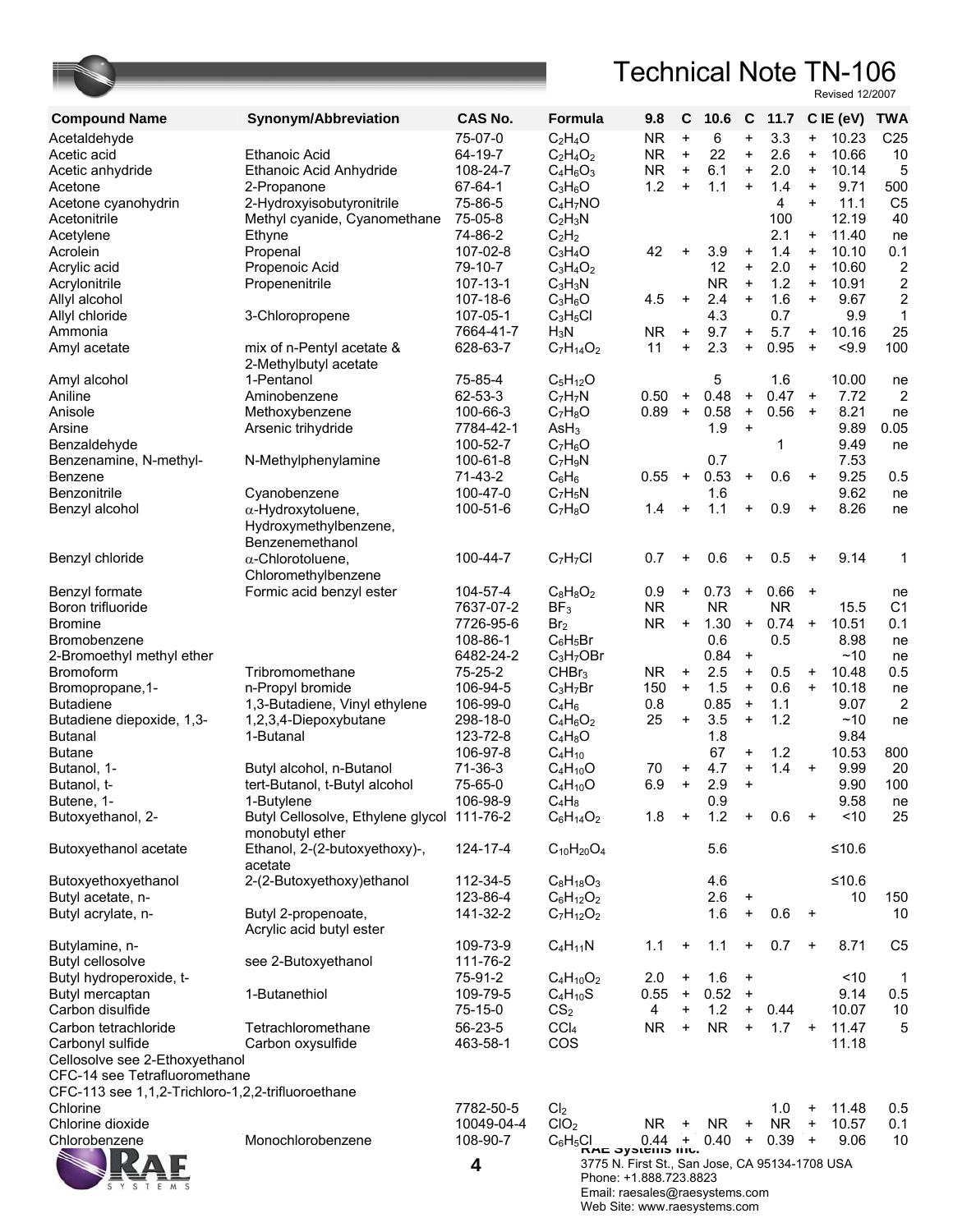| <b>Compound Name</b>               | Synonym/Abbreviation                           | CAS No.               | Formula                          | 9.8       | С                                | 10.6         | C                                | 11.7      |           | $CIE$ (eV) | <b>TWA</b>     |
|------------------------------------|------------------------------------------------|-----------------------|----------------------------------|-----------|----------------------------------|--------------|----------------------------------|-----------|-----------|------------|----------------|
| Chlorobenzotrifluoride, 4-         | PCBTF, OXSOL 100<br>p-Chlorobenzotrifluoride   | 98-56-6               | $C_7H_4CIF_3$                    | 0.74      | $\ddot{}$                        | 0.63         | $\ddot{}$                        | 0.55      | $\ddot{}$ | $5 - 9.6$  | 25             |
| Chloro-1,3-butadiene, 2-           | Chloroprene                                    | 126-99-8              | $C_4H_5Cl$                       |           |                                  | 3            |                                  |           |           |            | 10             |
| Chloro-1,1-difluoroethane, 1-      | HCFC-142B, R-142B                              | 75-68-3               | $C_2H_3CIF_2$                    | <b>NR</b> |                                  | <b>NR</b>    |                                  | <b>NR</b> |           | 12.0       | ne             |
| Chlorodifluoromethane              | <b>HCFC-22, R-22</b>                           | 75-45-6               | CHCIF <sub>2</sub>               | <b>NR</b> |                                  | <b>NR</b>    |                                  | <b>NR</b> |           | 12.2       | 1000           |
| Chloroethane                       | Ethyl chloride                                 | 75-00-3               | $C_2H_5Cl$                       | <b>NR</b> | +                                | <b>NR</b>    | $\ddot{}$                        | 1.1       | $\ddot{}$ | 10.97      | 100            |
| Chloroethanol                      | Ethylene chlrohydrin                           | 107-07-3              | $C_2H_5ClO$                      |           |                                  |              |                                  | 2.9       |           | 10.52      | C <sub>1</sub> |
| Chloroethyl ether, 2-              | bis(2-chloroethyl) ether                       | 111-44-4              | $C_4H_8Cl_2O$                    | 8.6       | $\ddot{}$                        | 3.0          | $\ddot{}$                        |           |           |            | 5              |
| Chloroethyl methyl ether, 2-       | Methyl 2-chloroethyl ether                     | 627-42-9              | $C_3H_7ClO$                      |           |                                  | 3            |                                  |           |           |            | ne             |
| Chloroform                         | Trichloromethane                               | 67-66-3               | CHCl <sub>3</sub>                | <b>NR</b> | +                                | <b>NR</b>    | $\ddot{}$                        | 3.5       | $\ddot{}$ | 11.37      | 10             |
| Chloro-2-methylpropene, 3-         | Methallyl chloride, Isobutenyl<br>chloride     | 563-47-3              | $C_4H_7Cl$                       | 1.4       | +                                | 1.2          | $\ddot{}$                        | 0.63      | $\ddot{}$ | 9.76       | ne             |
| Chloropicrin                       |                                                | 76-06-2               | CCI <sub>3</sub> NO <sub>2</sub> | <b>NR</b> | $\ddot{}$                        | $~1 - 400 +$ |                                  | 7         | $\ddot{}$ | ?          | 0.1            |
| Chlorotoluene, o-                  | o-Chloromethylbenzene                          | 95-49-8               | $C_7H_7Cl$                       |           |                                  | 0.5          |                                  | 0.6       |           | 8.83       | 50             |
| Chlorotoluene, p-                  | p-Chloromethylbenzene                          | 106-43-4              | $C_7H_7Cl$                       |           |                                  |              |                                  | 0.6       |           | 8.69       | ne             |
| Chlorotrifluoroethene              | CTFE, Chlorotrifluoroethylene<br>Genetron 1113 | 79-38-9               | $C_2CIF_3$                       | 6.7       | +                                | 3.9          | $\ddot{}$                        | 1.2       | $\ddot{}$ | 9.76       | 5              |
| Chlorotrimethylsilane              |                                                | 75-77-4               | $C_3H_9CISi$                     | <b>NR</b> |                                  | <b>NR</b>    |                                  | 0.82      | $\ddot{}$ | 10.83      | ne             |
| Cresol, m-                         | m-Hydroxytoluene                               | 108-39-4              | $C_7H_8O$                        | 0.57      | $\ddot{}$                        | 0.50         | $\ddot{}$                        | $0.57 +$  |           | 8.29       | 5              |
| Cresol, o-                         | o-Hydroxytoluene                               | 95-48-7               | $C_7H_8O$                        |           |                                  | 1.0          |                                  |           |           | 8.50       |                |
| Cresol, p-                         | p-Hydroxytoluene                               | 106-44-5              | $C_7H_8O$                        |           |                                  | 1.4          |                                  |           |           | 8.35       |                |
| Crotonaldehyde                     | trans-2-Butenal                                | 123-73-9<br>4170-30-3 | $C_4H_6O$                        | 1.5       | +                                | 1.1          | $\ddot{}$                        | 1.0       | $\ddot{}$ | 9.73       | $\overline{c}$ |
| Cumene                             | Isopropylbenzene                               | 98-82-8               | $C_9H_{12}$                      | 0.58      | $\ddot{}$                        | 0.54         | $+$                              | 0.4       | $\ddot{}$ | 8.73       | 50             |
| Cyanogen bromide                   |                                                | 506-68-3              | <b>CNBr</b>                      | <b>NR</b> |                                  | <b>NR</b>    |                                  | <b>NR</b> |           | 11.84      | ne             |
| Cyanogen chloride                  |                                                | 506-77-4              | <b>CNCI</b>                      | <b>NR</b> |                                  | <b>NR</b>    |                                  | <b>NR</b> |           | 12.34      | CO.3           |
| Cyclohexane                        |                                                | 110-82-7              | $C_6H_{12}$                      | 3.3       | $\ddot{}$                        | 1.4          | $\ddot{}$                        | 0.64      | $\ddot{}$ | 9.86       | 300            |
| Cyclohexanol                       | Cyclohexyl alcohol                             | 108-93-0              | $C_6H_{12}O$                     | 1.5       | $\begin{array}{c} + \end{array}$ | 0.9          | $\ddot{}$                        | 1.1       | $\ddot{}$ | 9.75       | 50             |
| Cyclohexanone                      |                                                | 108-94-1              | $C_6H_{10}O$                     | 1.0       | $\ddot{}$                        | 0.9          | $\ddot{}$                        | 0.7       | $\ddot{}$ | 9.14       | 25             |
| Cyclohexene                        |                                                | 110-83-8              | $C_6H_{10}$                      |           |                                  | 0.8          | $\ddot{}$                        |           |           | 8.95       | 300            |
| Cyclohexylamine                    |                                                | 108-91-8              | $C_6H_{13}N$                     |           |                                  | 1.2          |                                  |           |           | 8.62       | 10             |
| Cyclopentane 85%                   |                                                | 287-92-3              | $C_5H_{10}$                      | <b>NR</b> | $\ddot{}$                        | 15           | $\ddot{}$                        | 1.1       |           | 10.33      | 600            |
| 2,2-dimethylbutane 15%             |                                                |                       |                                  |           |                                  |              |                                  |           |           |            |                |
| Cyclopropylamine                   | Aminocyclpropane                               | 765-30-0              | $C_3H_7N$                        | 1.1       | +                                | 0.9          | $\ddot{}$                        | 0.9       | $\ddot{}$ |            | ne             |
| Decamethylcyclopentasiloxane       |                                                | 541-02-6              | $C_{10}H_{30}O_5Si_5$            | 0.16      | $\ddot{}$                        | 0.13         | $\ddot{}$                        | 0.12      | $\ddot{}$ |            | ne             |
| Decamethyltetrasiloxane            |                                                | 141-62-8              | $C_{10}H_{30}O_3Si_4$            | 0.17      | $\ddot{}$                        | 0.13         | $\ddot{}$                        | 0.12      | $\ddot{}$ | < 10.2     | ne             |
| Decane                             |                                                | 124-18-5              | $C_{10}H_{22}$                   | 4.0       | $\ddot{}$                        | 1.4          | $\ddot{}$                        | 0.35      | $\ddot{}$ | 9.65       | ne             |
| Diacetone alcohol                  | 4-Methyl-4-hydroxy-2-pentanone 123-42-2        |                       | $C_6H_{12}O_2$                   |           |                                  | 0.7          |                                  |           |           |            | 50             |
| Dibromochloromethane               | Chlorodibromomethane                           | 124-48-1              | CHBr <sub>2</sub> Cl             | <b>NR</b> | $\ddot{}$                        | 5.3          | $\ddot{}$                        | 0.7       | $\ddot{}$ | 10.59      | ne             |
| Dibromo-3-chloropropane, 1,2- DBCP |                                                | $96-12-8$             | $C_3H_5Br_2Cl$                   | <b>NR</b> | +                                | 1.7          | +                                | 0.43      | $\ddot{}$ |            | 0.001          |
| Dibromoethane, 1,2-                | EDB, Ethylene dibromide,<br>Ethylene bromide   | 106-93-4              | $C_2H_4Br_2$                     | <b>NR</b> | +                                | 1.7          | $\ddot{}$                        | 0.6       | $\ddot{}$ | 10.37      | ne             |
| Dichlorobenzene, o-                | 1,2-Dichlorobenzene                            | $95 - 50 - 1$         | $C_6H_4Cl_2$                     | 0.54      | $\ddot{}$                        | 0.47         | $+$                              | 0.38      | $\ddot{}$ | 9.08       | 25             |
| Dichlorodifluoromethane            | CFC-12                                         | 75-71-8               | CCI <sub>2</sub> F <sub>2</sub>  |           |                                  | <b>NR</b>    | $\begin{array}{c} + \end{array}$ | <b>NR</b> | $\ddot{}$ | 11.75      | 1000           |
| Dichlorodimethylsilane             |                                                | 75-78-5               | $C_2H_6Cl_2Si$                   | <b>NR</b> |                                  | NR.          |                                  | 1.1       | $\ddot{}$ | >10.7      | ne             |
| Dichloroethane, 1,2-               | EDC, 1,2-DCA, Ethylene<br>dichloride           | 107-06-2              | $C_2H_4Cl_2$                     |           |                                  | <b>NR</b>    | $\ddot{}$                        | 0.6       | $\ddot{}$ | 11.04      | 10             |
| Dichloroethene, 1,1-               | 1,1-DCE, Vinylidene chloride                   | 75-35-4               | $C_2H_2Cl_2$                     |           |                                  | $0.82 +$     |                                  | 0.8       | $\ddot{}$ | 9.79       | 5              |
| Dichloroethene, c-1,2-             | $c-1,2-DCE,$                                   | 156-59-2              | $C_2H_2Cl_2$                     |           |                                  | 0.8          |                                  |           |           | 9.66       | 200            |
|                                    | cis-Dichloroethylene                           |                       |                                  |           |                                  |              |                                  |           |           |            |                |
| Dichloroethene, t-1,2-             | $t-1,2-DCE$ ,<br>trans-Dichloroethylene        | 156-60-5              | $C_2H_2Cl_2$                     |           |                                  | 0.45         | $\ddot{}$                        | $0.34 +$  |           | 9.65       | 200            |
| Dichloro-1-fluoroethane, 1,1-      | R-141B                                         | 1717-00-6             | $C_2H_3Cl_2F$                    | <b>NR</b> | $\ddot{}$                        | <b>NR</b>    | $\ddot{}$                        | 2.0       | $+$       |            | ne             |
| Dichloromethane                    | see Methylene chloride                         |                       |                                  |           |                                  |              |                                  |           |           |            |                |
| Dichloropentafluoropropane         | AK-225, mix of ~45% 3,3-                       | 442-56-0              | $C_3HCl_2F_5$                    | NR.       | +                                | NR.          | $\ddot{}$                        | 25        | $+$       |            | ne             |
|                                    | dichloro-1,1,1,2,2-pentafluoro-                | 507-55-1              |                                  |           |                                  |              |                                  |           |           |            |                |
|                                    | propane (HCFC-225ca) $& \sim 55\%$             |                       |                                  |           |                                  |              |                                  |           |           |            |                |
|                                    | 1,3-Dichloro-1,1,2,2,3-                        |                       |                                  |           |                                  |              |                                  |           |           |            |                |
|                                    | pentafluoropropane (HCFC-                      |                       |                                  |           |                                  |              |                                  |           |           |            |                |

225cb)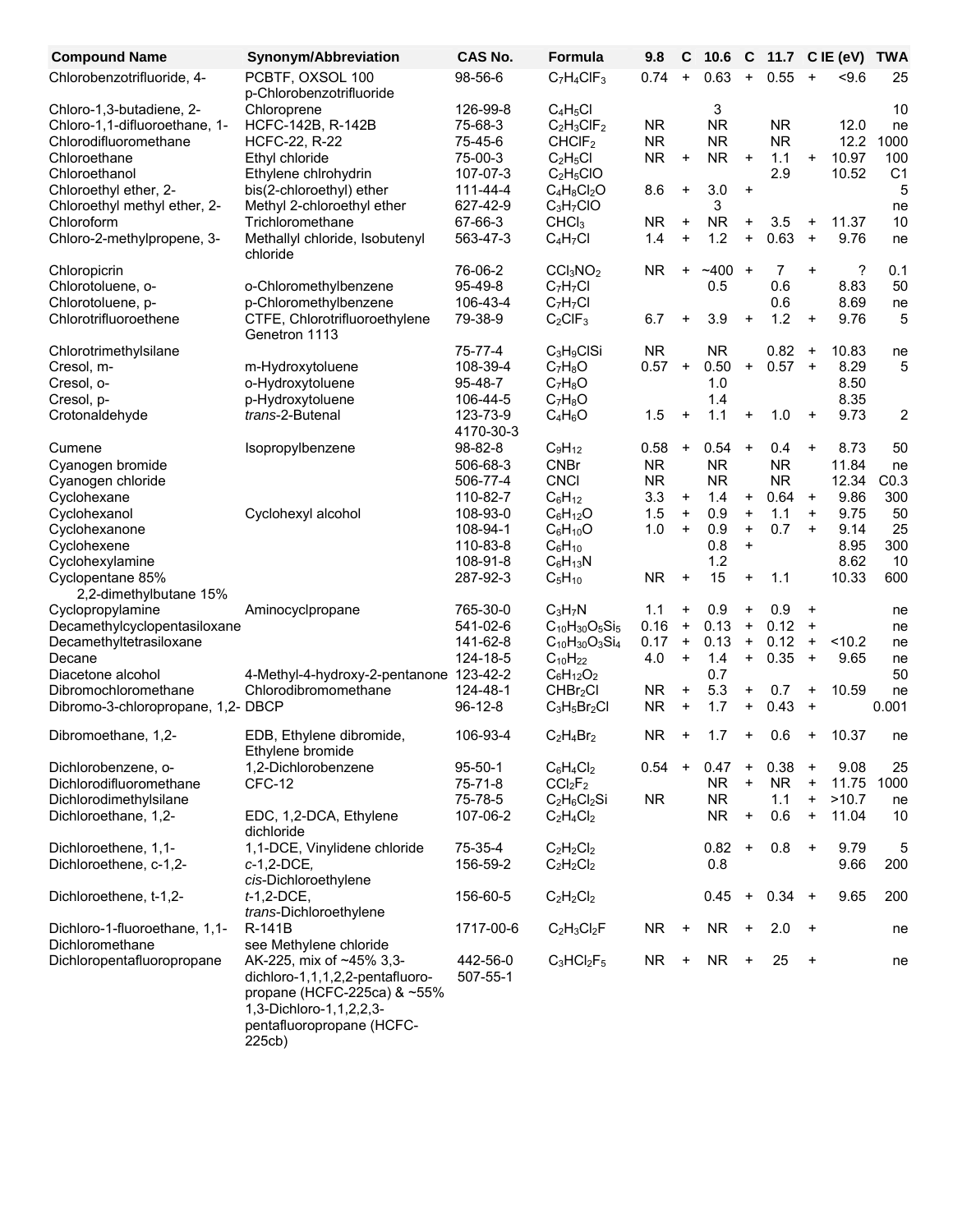| <b>Compound Name</b>                       | Synonym/Abbreviation                                 | <b>CAS No.</b>        | Formula           | 9.8       | C         | $10.6\quad$ C |           |          |           | 11.7 C IE (eV) | <b>TWA</b>        |
|--------------------------------------------|------------------------------------------------------|-----------------------|-------------------|-----------|-----------|---------------|-----------|----------|-----------|----------------|-------------------|
| Dichloropropane, 1,2-                      |                                                      | 78-87-5               | $C_3H_6Cl_2$      |           |           |               |           | 0.7      |           | 10.87          | 75                |
| Dichloro-1-propene, 1,3-                   |                                                      | 542-75-6              | $C_3H_4C_{12}$    | 1.3       | $\ddot{}$ | 0.96          | $\ddot{}$ |          |           | < 10           | $\mathbf{1}$      |
| Dichloro-1-propene, 2,3-                   |                                                      | 78-88-6               | $C_3H_4Cl_2$      | 1.9       | $\bf{+}$  | 1.3           | $\ddot{}$ | 0.7      | $\ddot{}$ | ~10            | ne                |
| Dichloro-1,1,1-<br>trifluoroethane, 2,2-   | R-123                                                | 306-83-2              | $C_2HCl_2F_3$     | <b>NR</b> | $\ddot{}$ | <b>NR</b>     | $\ddot{}$ | 10.1     | $\ddot{}$ | 11.5           | ne                |
| Dichloro-2,4,6-<br>trifluoropyridine, 3,5- | <b>DCTFP</b>                                         | 1737-93-5             | $C_5Cl_2F_3N$     | 1.1       | $\ddot{}$ | 0.9           | $\ddot{}$ | 0.8      | $+$       |                | ne                |
| Dichlorvos *                               | Vapona; O,O-dimethyl O-<br>dichlorovinyl phosphate   | 62-73-7               | $C_4H_7Cl_2O_4P$  |           |           | 0.9           | $+$       |          |           | < 9.4          | 0.1               |
| Dicyclopentadiene                          | DCPD, Cyclopentadiene dimer                          | 77-73-6               | $C_{10}H_{12}$    | 0.57      | $\ddot{}$ | 0.48          | $\ddot{}$ | $0.43 +$ |           | 8.8            | 5                 |
| <b>Diesel Fuel</b>                         |                                                      | 68334-30-5            | m.w. 226          |           |           | 0.9           | $\ddot{}$ |          |           |                | 11                |
| Diesel Fuel #2 (Automotive)                |                                                      | 68334-30-5            | m.w. 216          | 1.3       |           | 0.7           | $+$       | 0.4      | $+$       |                | 11                |
| Diethylamine                               |                                                      | 109-89-7              | $C_4H_{11}N$      |           |           | $\mathbf 1$   | $\ddot{}$ |          |           | 8.01           | 5                 |
| Diethylaminopropylamine, 3-                |                                                      | 104-78-9              | $C_7H_{18}N_2$    |           |           | 1.3           |           |          |           |                | ne                |
| Diethylbenzene                             | See Dowtherm J                                       |                       |                   |           |           |               |           |          |           |                |                   |
| Diethylmaleate                             |                                                      | 141-05-9              | $C_8H_{12}O_4$    |           |           | 4             |           |          |           |                | ne                |
| Diethyl sulfide                            | see Ethyl sulfide<br>See Methoxyethyl ether          | 111-96-6              | $C_6H_{14}O_3$    |           |           |               |           |          |           |                |                   |
| Diglyme<br>Diisobutyl ketone               | DIBK, 2,2-dimethyl-4-heptanone                       | 108-83-8              | $C_9H_{18}O$      | 0.71      | $\ddot{}$ | 0.61          | $\ddot{}$ | 0.35     | $\ddot{}$ | 9.04           | 25                |
| Diisopropylamine                           |                                                      | 108-18-9              | $C_6H_{15}N$      | 0.84      | $\ddot{}$ | 0.74          | $\ddot{}$ | 0.5      | $\ddot{}$ | 7.73           | 5                 |
| <b>Diketene</b>                            | Ketene dimer                                         | 674-82-8              | $C_4H_4O_2$       | 2.6       | $+$       | 2.0           | $\ddot{}$ | 1.4      | $\ddot{}$ | 9.6            | 0.5               |
| Dimethylacetamide, N,N-                    | <b>DMA</b>                                           | 127-19-5              | $C_4H_9NO$        | 0.87      | $\ddot{}$ | 0.8           | $\ddot{}$ | 0.8      | $\ddot{}$ | 8.81           | 10                |
| Dimethylamine                              |                                                      | 124-40-3              | $C_2H_7N$         |           |           | 1.5           |           |          |           | 8.23           | 5                 |
| Dimethyl carbonate                         | Carbonic acid dimethyl ester                         | 616-38-6              | $C_3H_6O_3$       | <b>NR</b> | $\ddot{}$ | ~1            | $\ddot{}$ | 1.7      | $\ddot{}$ | ~10.5          | ne                |
| Dimethyl disulfide                         | <b>DMDS</b>                                          | 624-92-0              | $C_2H_6S_2$       | 0.2       | $\ddot{}$ | 0.20          | $\ddot{}$ | 0.21     | $\ddot{}$ | 7.4            | ne                |
| Dimethyl ether                             | see Methyl ether                                     |                       |                   |           |           |               |           |          |           |                |                   |
| Dimethylethylamine                         | <b>DMEA</b>                                          | 598-56-1              | $C_4H_{11}N$      | 1.1       | $\ddot{}$ | 1.0           | $\ddot{}$ | 0.9      | $\ddot{}$ | 7.74           | $\mathord{\sim}3$ |
| Dimethylformamide, N,N-                    | <b>DMF</b>                                           | 68-12-2               | $C_3H_7NO$        | 0.7       | $+$       | 0.7           | $\ddot{}$ | 0.8      | $\ddot{}$ | 9.13           | 10                |
| Dimethylhydrazine, 1,1-                    | <b>UDMH</b>                                          | 57-14-7               | $C_2H_8N_2$       |           |           | 0.8           | $\ddot{}$ | 0.8      | $\ddot{}$ | 7.28           | 0.01              |
| Dimethyl methylphosphonate                 | DMMP, methyl phosphonic acid<br>dimethyl ester       | 756-79-6              | $C_3H_9O_3P$      | <b>NR</b> | $\ddot{}$ | 4.3           | $\ddot{}$ | 0.74     | $\ddot{}$ | 10.0           | ne                |
| Dimethyl sulfate                           |                                                      | 77-78-1               | $C_2H_6O_4S$      | ~23       |           | $-20$         | $\ddot{}$ | 2.3      | $+$       |                | 0.1               |
| Dimethyl sulfide                           | see Methyl sulfide                                   |                       |                   |           |           |               |           |          |           |                |                   |
| Dimethyl sulfoxide                         | DMSO, Methyl sulfoxide                               | 67-68-5               | $C_2H_6OS$        |           |           | 1.4           | $\ddot{}$ |          |           | 9.10           | ne                |
| Dioxane, 1,4-                              |                                                      | 123-91-1              | $C_4H_8O_2$       |           |           | 1.3           |           |          |           | 9.19           | 25                |
| Dioxolane, 1,3-                            | Ethylene glycol formal                               | 646-06-0              | $C_3H_6O_2$       | 4.0       | $\ddot{}$ | 2.3           | $+$       | 1.6      | $+$       | 9.9            | 20                |
| Dowtherm A see Therminol®*                 |                                                      |                       |                   |           |           |               |           |          |           |                |                   |
| Dowtherm J (97% Diethylbenzene) *          |                                                      | 25340-17-4            | $C_{10}H_{14}$    |           |           | 0.5           |           |          |           |                |                   |
| DS-108F Wipe Solvent                       | Ethyl lactate/Isopar H/<br>Propoxypropanol ~7:2:1    | 97-64-3<br>64742-48-9 | m.w. 118          | 3.3       | +         | 1.6           | $\ddot{}$ | 0.7      | $+$       |                | ne                |
|                                            |                                                      | 1569-01-3             |                   |           |           |               |           |          |           |                |                   |
| Epichlorohydrin                            | ECH Chloromethyloxirane,<br>1-chloro2,3-epoxypropane | 106-89-8              | $C_2H_5ClO$       | ~1200     | $+$       | 8.5           |           | 1.4      |           | 10.2           | 0.5               |
| Ethane                                     |                                                      | 74-84-0               | $C_2H_6$          |           |           | <b>NR</b>     | $\ddot{}$ | 15       | $\ddot{}$ | 11.52          | ne                |
| Ethanol                                    | Ethyl alcohol                                        | 64-17-5               | $C_2H_6O$         |           |           | 10            | $\ddot{}$ | 3.1      | $\ddot{}$ | 10.47          | 1000              |
| Ethanolamine *                             | MEA, Monoethanolamine                                | 141-43-5              | $C_2H_7NO$        | 5.6       | $+$       | 1.6           | $\ddot{}$ |          |           | 8.96           | 3                 |
| Ethene                                     | Ethylene                                             | 74-85-1               | $C_2H_4$          |           |           | 9             | $+$       | 4.5      | $\ddot{}$ | 10.51          | ne                |
| Ethoxyethanol, 2-                          | Ethyl cellosolve                                     | 110-80-5              | $C_4H_{10}O_2$    |           |           | 1.3           |           |          |           | 9.6            | 5                 |
| Ethyl acetate                              |                                                      | 141-78-6              | $C_4H_8O_2$       |           |           | 4.6           | $\ddot{}$ | 3.5      |           | 10.01          | 400               |
| Ethyl acetoacetate                         |                                                      | 141-97-9              | $C_6H_{10}O_3$    | 1.4       | $\ddot{}$ | 1.2           | $\ddot{}$ | 1.0      | $\ddot{}$ | ~10            | ne                |
| Ethyl acrylate                             |                                                      | 140-88-5              | $C_5H_8O_2$       |           |           | 2.4           | $\ddot{}$ | 1.0      | $\ddot{}$ | < 10.3         | 5                 |
| Ethylamine                                 |                                                      | 75-04-7               | $C_2H_7N$         |           |           | 0.8           |           |          |           | 8.86           | 5                 |
| Ethylbenzene                               |                                                      | 100-41-4              | $C_8H_{10}$       | 0.52      | $\ddot{}$ | 0.52          | $+$       | 0.51     | $\ddot{}$ | 8.77           | 100               |
| Ethyl caprylate                            | Ethyl octanoate                                      | 106-32-1              | $C_{10}H_{20}O_2$ |           | $\ddot{}$ | 0.52          | $\ddot{}$ | 0.51     | $\ddot{}$ |                |                   |
| Ethylenediamine                            | 1,2-Ethanediamine;                                   | 107-15-3              | $C_2H_8N_2$       | 0.9       | +         | 0.8           | $\ddot{}$ | 1.0      | $\ddot{}$ | 8.6            | 10                |
|                                            | 1,2-Diaminoethane                                    |                       |                   |           |           |               |           |          |           |                |                   |
| Ethylene glycol *                          | 1,2-Ethanediol                                       | $107 - 21 - 1$        | $C_2H_6O_2$       |           |           | 16            | $\ddot{}$ | 6        | ÷         | 10.16 C100     |                   |
| Ethylene glycol, Acrylate                  | 2-hydroxyethyl Acrylate                              | 818-61-1              | $C_5H_8O_3$       |           |           | 8.2           |           |          |           | $≤10.6$        |                   |

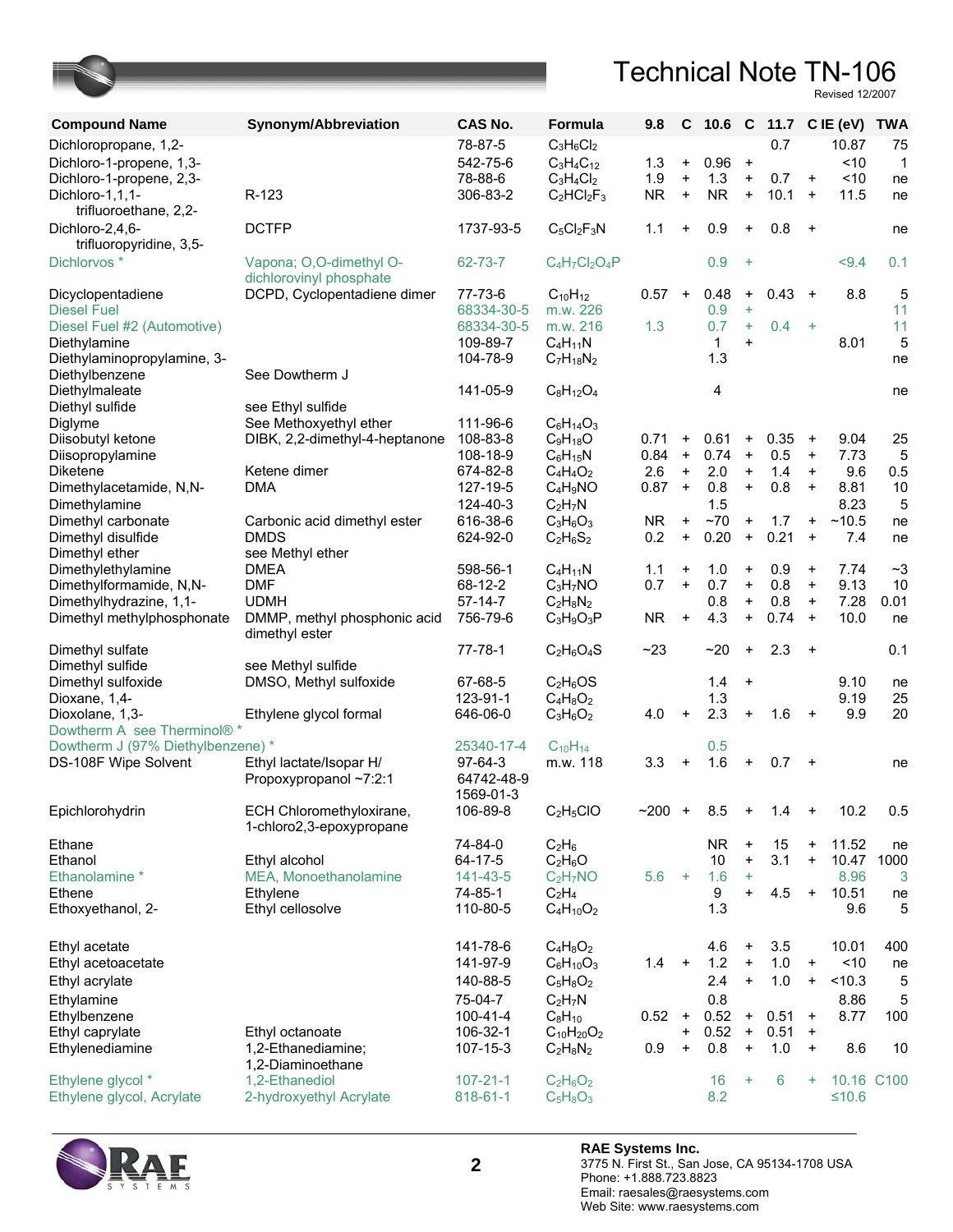

| <b>Compound Name</b>                            | Synonym/Abbreviation                                                       | <b>CAS No.</b>       | <b>Formula</b>                      | 9.8       | C         | $10.6\quad C$ |                                  |            |           | 11.7 C IE (Ev) TWA |                |
|-------------------------------------------------|----------------------------------------------------------------------------|----------------------|-------------------------------------|-----------|-----------|---------------|----------------------------------|------------|-----------|--------------------|----------------|
| Ethylene glycol dimethyl<br>ether               | 1,2-Dimethoxyethane,<br>Monoglyme                                          | 110-71-4             | $C_4H_{10}O_2$                      | 1.1       |           | 0.86          |                                  | 0.7        |           | 9.2                | ne             |
| Ethylene glycol monobutyl<br>ether acetate      | 2-Butoxyethyl acetate                                                      | 112-07-2             | $C_8H_{16}O_3$                      |           |           | 1.3           |                                  |            |           | ≤10.6              |                |
| Ethylene glycol, monothio                       | mercapto-2-ethanol                                                         | 60-24-2              | $C_2H_6OS$                          |           |           | 1.5           |                                  |            |           | 9.65               |                |
| Ethylene oxide                                  | Oxirane, Epoxyethane                                                       | $75 - 21 - 8$        | $C_2H_4O$                           |           |           | 13            | $\ddot{}$                        | 3.5        | $\ddot{}$ | 10.57              | $\mathbf 1$    |
| Ethyl ether                                     | Diethyl ether                                                              | 60-29-7              | $C_4H_{10}O$                        |           |           | 1.1           | $\ddot{}$                        | 1.7        |           | 9.51               | 400            |
| Ethyl 3-ethoxypropionate                        | EEP                                                                        | 763-69-9             | $C_7H_{14}O_3$                      | 1.2       | $\ddot{}$ | 0.75          | $\ddot{}$                        |            |           |                    | ne             |
| Ethyl formate                                   |                                                                            | 109-94-4             | $C_3H_6O_2$                         |           |           |               |                                  | 1.9        |           | 10.61              | 100            |
| Ethylhexyl acrylate, 2-                         | Acrylic acid 2-ethylhexyl ester                                            | $103 - 11 - 7$       | $C_{11}H_{20}O_2$                   |           |           | 1.1           | $\ddot{}$                        | 0.5        | $\ddot{}$ |                    | ne             |
| Ethylhexanol                                    | 2-Ethyl-1-hexanol                                                          | 104-76-7             | $C8H_{18}O$                         |           |           | 1.9           |                                  |            |           | ≤10.6              |                |
| Ethylidenenorbornene                            | 5-Ethylidene bicyclo(2,2,1)hept-2-16219-75-3<br>ene                        |                      | $C_9H_{12}$                         | 0.4       | $\ddot{}$ | 0.39          | $\ddot{}$                        | 0.34       | $\ddot{}$ | $≤8.8$             | ne             |
| Ethyl (S)-(-)-lactate                           | Ethyl lactate, Ethyl (S)-(-)-                                              | 687-47-8             | $C_5H_{10}O_3$                      | 13        | $\ddot{}$ | 3.2           | $\ddot{}$                        | 1.6        | $\ddot{}$ | ~10                | ne             |
| see also DS-108F                                | hydroxypropionate                                                          | $97-64-3$            |                                     |           |           |               |                                  |            |           |                    |                |
| Ethyl mercaptan                                 | Ethanethiol                                                                | 75-08-1              | $C_2H_6S$                           | 0.60      | $\ddot{}$ | 0.56          | $\ddot{}$                        |            |           | 9.29               | 0.5            |
| Ethyl sulfide                                   | Diethyl sulfide                                                            | 352-93-2             | $C_4H_{10}S$                        |           |           | 0.5           | $\ddot{}$                        |            |           | 8.43               | ne             |
| Formaldehyde                                    | Formalin                                                                   | $50-00-0$            | CH <sub>2</sub> O                   | <b>NR</b> | $\ddot{}$ | <b>NR</b>     | $\ddot{}$                        | 1.6        | $\ddot{}$ | 10.87              | CO.3           |
| Formamide                                       |                                                                            | 75-12-7              | CH <sub>3</sub> NO                  |           |           | 6.9           | $\ddot{}$                        | 4          |           | 10.16              | 10             |
| Formic acid                                     |                                                                            | 64-18-6              | CH <sub>2</sub> O <sub>2</sub>      | <b>NR</b> | $\ddot{}$ | <b>NR</b>     | $\ddot{}$                        | 9          | $\ddot{}$ | 11.33              | 5              |
| Furfural                                        | 2-Furaldehyde                                                              | $98 - 01 - 1$        | $C_5H_4O_2$                         |           |           | 0.92          | $\ddot{}$                        | 0.8        | $\ddot{}$ | 9.21               | $\overline{2}$ |
| Furfuryl alcohol                                |                                                                            | $98-00-0$            | $C_5H_6O_2$                         |           |           | 0.80          | $\ddot{}$                        |            |           | < 9.5              | 10             |
| Gasoline #1                                     |                                                                            | 8006-61-9            | m.w. 72                             |           |           | 0.9           | $\ddot{}$                        |            |           |                    | 300            |
| Gasoline #2, 92 octane                          |                                                                            | 8006-61-9            | m.w. 93                             | 1.3       | $\ddot{}$ | 1.0           | $\ddot{}$                        | 0.5        | $\ddot{}$ |                    | 300            |
| Glutaraldehyde                                  | 1,5-Pentanedial, Glutaric dialdehyde                                       | 111-30-8             | $C_5H_8O_2$                         | 1.1       | $\ddot{}$ | 0.8           | $\ddot{}$                        | 0.6        | $\ddot{}$ |                    | C0.05          |
|                                                 |                                                                            |                      |                                     |           |           |               |                                  |            |           |                    |                |
| Glycidyl methacrylate<br>Halothane              | 2,3-Epoxypropyl methacrylate<br>2-Bromo-2-chloro-1,1,1-<br>trifluoroethane | 106-91-2<br>151-67-7 | $C_7H_{10}O_3$<br>$C_2$ HBrCl $F_3$ | 2.6       | $\ddot{}$ | 1.2           | $\ddot{}$                        | 0.9<br>0.6 | $\ddot{}$ | 11.0               | 0.5<br>50      |
| HCFC-22 see Chlorodifluoromethane               |                                                                            |                      |                                     |           |           |               |                                  |            |           |                    |                |
| HCFC-123 see 2,2-Dichloro-1,1,1-trifluoroethane |                                                                            |                      |                                     |           |           |               |                                  |            |           |                    |                |
| HCFC-141B see 1,1-Dichloro-1-fluoroethane       |                                                                            |                      |                                     |           |           |               |                                  |            |           |                    |                |
| HCFC-142B see 1-Chloro-1,1-difluoroethane       |                                                                            |                      |                                     |           |           |               |                                  |            |           |                    |                |
|                                                 |                                                                            |                      |                                     |           |           |               |                                  |            |           |                    |                |
| HCFC-134A see 1,1,1,2-Tetrafluoroethane         |                                                                            |                      |                                     |           |           |               |                                  |            |           |                    |                |
| HCFC-225 see Dichloropentafluoropropane         |                                                                            |                      |                                     |           |           |               |                                  |            |           |                    |                |
| Heptane, n-                                     |                                                                            | 142-82-5             | $C_7H_{16}$                         | 45        | +         | 2.8           | $\ddot{}$                        | 0.60       | $\ddot{}$ | 9.92               | 400            |
| Heptanol, 4-                                    | Dipropylcarbinol                                                           | 589-55-9             | $C_7H_{16}O$                        | 1.8       | $\ddot{}$ | 1.3           | $\ddot{}$                        | 0.5        | $\ddot{}$ | 9.61               | ne             |
| Hexamethyldisilazane,                           | <b>HMDS</b>                                                                | 999-97-3             | $C_6H_{19}NSi_2$                    |           |           | 0.2           | $+$                              | 0.2        | $\ddot{}$ | $-8.6$             | ne             |
| $1, 1, 1, 3, 3, 3 -$ *                          |                                                                            |                      |                                     |           |           |               |                                  |            |           |                    |                |
| Hexamethyldisiloxane                            | <b>HMDSx</b>                                                               | 107-46-0             | $C_6H_{18}OSi_2$                    | 0.33      | $\ddot{}$ | 0.27          | $\ddot{}$                        | 0.25       | $\ddot{}$ | 9.64               | ne             |
| Hexane, n-                                      |                                                                            | 110-54-3             | $C_6H_{14}$                         | 350       | $\ddot{}$ | 4.3           | $\ddot{}$                        | 0.54       | $\ddot{}$ | 10.13              | 50             |
| Hexanol, 1-                                     | Hexyl alcohol                                                              | 111-27-3             | $C_6H_{14}O$                        | 9         | $\ddot{}$ | 2.5           | $+$                              | 0.55       | $\ddot{}$ | 9.89               | ne             |
| Hexene, 1-                                      |                                                                            | 592-41-6             | $C_6H_{12}$                         |           |           | 0.8           |                                  |            |           | 9.44               | 30             |
| HFE-7100 see Methyl nonafluorobutyl ether       |                                                                            |                      |                                     |           |           |               |                                  |            |           |                    |                |
| Histoclear (Histo-Clear)                        | Limonene/corn oil reagent                                                  |                      | $m.w. \sim 136$                     | 0.5       | $\ddot{}$ | 0.4           | $\ddot{}$                        | 0.3        | $\ddot{}$ |                    | ne             |
| Hydrazine *                                     |                                                                            | 302-01-2             | $H_4N_2$                            | >8        | ÷         | 2.6           | $\ddot{}$                        | 2.1        | $\ddot{}$ | 8.1                | 0.01           |
| Hydrazoic acid                                  | Hydrogen azide                                                             |                      | HN <sub>3</sub>                     |           |           |               |                                  |            |           | 10.7               |                |
| Hydrogen                                        | Synthesis gas                                                              | 1333-74-0            | H <sub>2</sub>                      | NR.       | +         | <b>NR</b>     | $\ddot{}$                        | <b>NR</b>  | $\ddot{}$ | 15.43              | ne             |
| Hydrogen cyanide                                | Hydrocyanic acid                                                           | 74-90-8              | <b>HCN</b>                          | <b>NR</b> | $\ddot{}$ | <b>NR</b>     | $\ddot{}$                        | <b>NR</b>  | $\ddot{}$ | 13.6               | C4.7           |
| Hydrogen iodide *                               | <b>Hydriodic acid</b>                                                      | 10034-85-2           | HI                                  |           |           | $-0.6*$       |                                  |            |           | 10.39              |                |
| Hydrogen peroxide                               |                                                                            | 7722-84-1            | H <sub>2</sub> O <sub>2</sub>       | NR.       | $\ddot{}$ | <b>NR</b>     | $\begin{array}{c} + \end{array}$ | <b>NR</b>  | $\ddot{}$ | 10.54              | $\mathbf 1$    |
| Hydrogen sulfide                                |                                                                            | 7783-06-4            | $H_2S$                              | NR.       | $\ddot{}$ | 3.3           | $\bf{+}$                         | 1.5        | $\ddot{}$ | 10.45              | 10             |
| Hydroxypropyl methacrylate                      |                                                                            | 27813-02-1           | $C_7H_{12}O_3$                      | 9.9       | $\ddot{}$ | 2.3           | $\ddot{}$                        | $1.1$      | $\ddot{}$ |                    | ne             |
|                                                 |                                                                            | 923-26-2             |                                     |           |           |               |                                  |            |           |                    |                |
| lodine *                                        |                                                                            | 7553-56-2            | I <sub>2</sub>                      | 0.1       | $\ddot{}$ | 0.1           | $\ddot{}$                        | 0.1        | $\ddot{}$ | 9.40               | CO.1           |
| lodomethane                                     | Methyl iodide                                                              | 74-88-4              | CH <sub>3</sub> I                   | 0.21      | $\ddot{}$ | 0.22          | $\ddot{}$                        | 0.26       | $\ddot{}$ | 9.54               | $\overline{2}$ |
| Isoamyl acetate                                 | Isopentyl acetate                                                          | 123-92-2             | $C_7H_{14}O_2$                      | 10.1      |           | 2.1           |                                  | 1.0        |           | ~10                | 100            |
| Isobutane                                       | 2-Methylpropane                                                            | 75-28-5              | $C_4H_{10}$                         |           |           | 100           | $\ddot{}$                        | 1.2        | $\ddot{}$ | 10.57              | ne             |
| Isobutanol                                      | 2-Methyl-1-propanol                                                        | 78-83-1              | $C_4H_{10}O$                        | 19        | $\ddot{}$ | 3.8           | $\ddot{}$                        | 1.5        |           | 10.02              | 50             |
| Isobutene                                       | Isobutylene, Methyl butene                                                 | $115 - 11 - 7$       | $C_4H_8$                            | 1.00      | $\ddot{}$ | 1.00          | $\ddot{}$                        | 1.00       | $\ddot{}$ | 9.24               | Ne             |

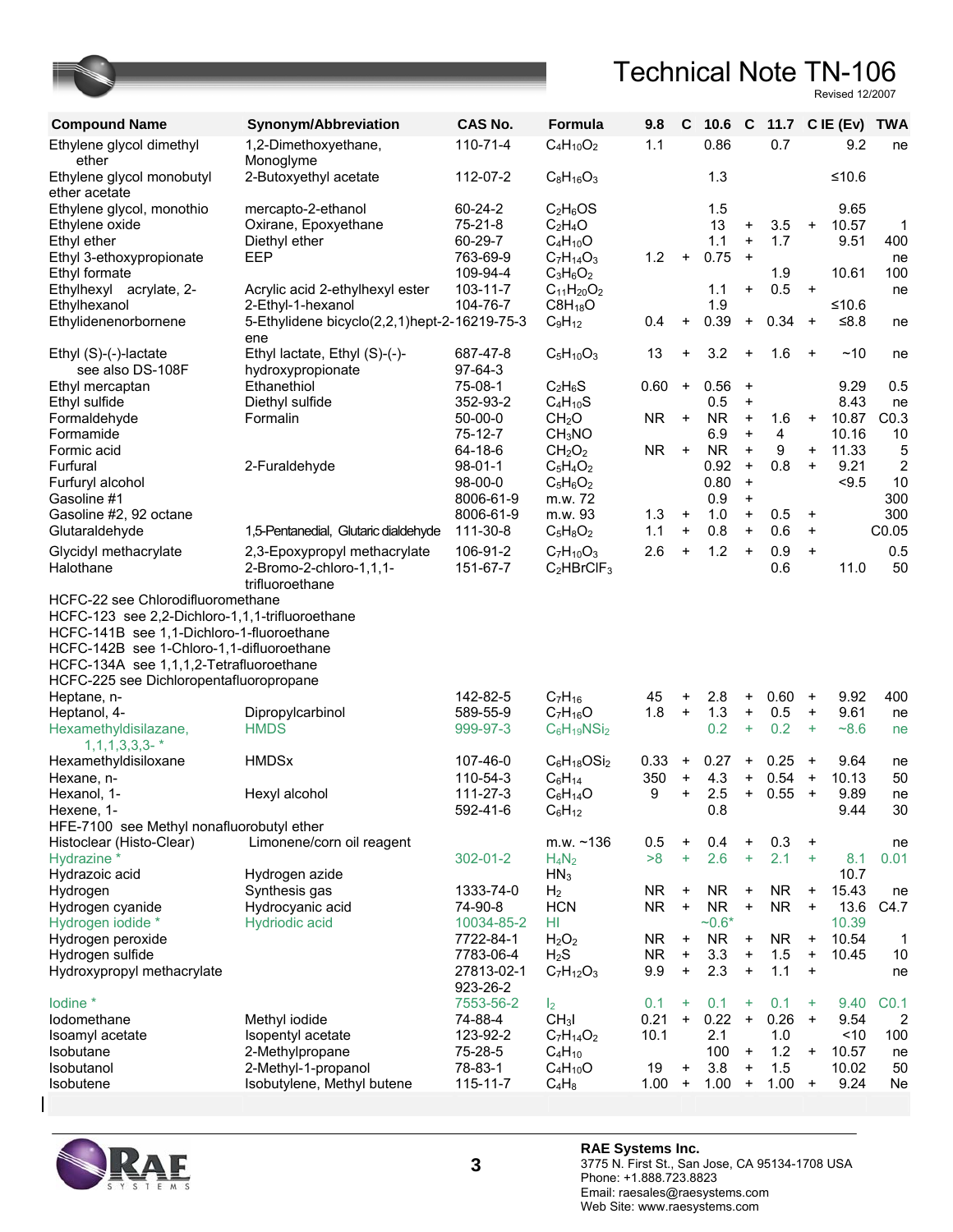Revised 12/2007

| <b>Compound Name</b>                                                                               | Synonym/Abbreviation                                          | <b>CAS No.</b>                  | Formula                         | 9.8       | C         | 10.6                         | $\mathbf{C}$ |           |           | 11.7 CIE (eV) TWA |                 |
|----------------------------------------------------------------------------------------------------|---------------------------------------------------------------|---------------------------------|---------------------------------|-----------|-----------|------------------------------|--------------|-----------|-----------|-------------------|-----------------|
| Isobutyl acrylate                                                                                  | Isobutyl 2-propenoate                                         | 106-63-8                        | $C_7H_{12}O_2$                  |           |           | 1.5                          | $+$          | 0.60      | $\ddot{}$ |                   | Ne              |
| Isoflurane                                                                                         | 1-Chloro-2,2,2-trifluoroethyl<br>difluoromethyl ether, forane | 26675-46-7                      | $C_3H_2CIF_5O$                  | NR.       | $\bf +$   | <b>NR</b>                    | $+$          | 48        | $+$       | ~11.7             | Ne              |
| Isooctane<br><b>Isopar E Solvent</b>                                                               | 2,2,4-Trimethylpentane<br>Isoparaffinic hydrocarbons          | 540-84-1<br>64741-66-8          | C8H18<br>m.w. 121               | 1.7       | $\ddot{}$ | 1.2<br>0.8                   | $\ddot{}$    |           |           | 9.86              | ne<br><b>Ne</b> |
| Isopar G Solvent                                                                                   | Photocopier diluent                                           | 64742-48-9                      | m.w. 148                        |           |           | 0.8                          | $\ddot{}$    |           |           |                   | Ne              |
| Isopar K Solvent                                                                                   | Isoparaffinic hydrocarbons                                    | 64742-48-9                      | m.w. 156                        | 0.9       | $\ddot{}$ | 0.5                          | $+$          | 0.27      | $\ddot{}$ |                   | Ne              |
| Isopar L Solvent                                                                                   | Isoparaffinic hydrocarbons                                    | 64742-48-9                      | m.w. 163                        | 0.9       | $\ddot{}$ | 0.5                          | $+$          | 0.28      | $\ddot{}$ |                   | Ne              |
| Isopar M Solvent                                                                                   | Isoparaffinic hydrocarbons                                    | 64742-47-8                      | m.w. 191                        |           |           | 0.7                          | $+$          | 0.4       | $\ddot{}$ |                   | Ne              |
| Isopentane                                                                                         | 2-Methylbutane                                                | 78-78-4                         | $C_5H_{12}$                     |           |           | 8.2                          |              |           |           |                   | Ne              |
| Isophorone                                                                                         |                                                               | 78-59-1                         | $C_9H_{14}O$                    |           |           |                              |              | 3         |           | 9.07              | C <sub>5</sub>  |
| Isoprene                                                                                           | 2-Methyl-1,3-butadiene                                        | 78-79-5                         | $C_5H_8$                        | 0.69      | $\ddot{}$ | 0.63                         | $\ddot{}$    | 0.60      | $\ddot{}$ | 8.85              | Ne              |
| Isopropanol                                                                                        | Isopropyl alcohol, 2-propanol, IPA                            | 67-63-0                         | $C_3H_8O$                       | 500       | $\ddot{}$ | 6.0                          | $+$          | 2.7       |           | 10.12             | 200             |
| Isopropyl acetate                                                                                  |                                                               | 108-21-4                        | $C_5H_{10}O_2$                  |           |           | 2.6                          |              |           |           | 9.99              | 100             |
| Isopropyl ether                                                                                    | Diisopropyl ether                                             | 108-20-3                        | $C_6H_{14}O$                    |           |           | 0.8                          |              |           |           | 9.20              | 250             |
| Jet fuel JP-4                                                                                      | Jet B, Turbo B, F-40                                          | 8008-20-6 +                     | m.w. 115                        |           |           | 1.0                          | $\ddot{}$    | 0.4       | $+$       |                   | Ne              |
|                                                                                                    | Wide cut type aviation fuel                                   | 64741-42-0                      |                                 |           |           |                              |              |           |           |                   |                 |
| Jet fuel JP-5                                                                                      | Jet 5, F-44, Kerosene type<br>aviation fuel                   | $8008 - 20 - 6 +$<br>64747-77-1 | m.w. 167                        |           |           | 0.6                          | $\ddot{}$    | 0.5       | $\ddot{}$ |                   | 29              |
| Jet fuel JP-8                                                                                      | Jet A-1, F-34, Kerosene type<br>aviation fuel                 | $8008 - 20 - 6 +$<br>64741-77-1 | m.w. 165                        |           |           | 0.6                          | $\ddot{}$    | 0.3       | $+$       |                   | 30              |
| Jet fuel A-1 (JP-8)                                                                                | F-34, Kerosene type aviation<br>fuel                          | $8008 - 20 - 6 +$<br>64741-77-1 | m.w. 145                        |           |           | 0.67                         |              |           |           |                   | 34              |
| Jet Fuel TS                                                                                        | Thermally Stable Jet Fuel,                                    | $8008 - 20 - 6 +$               | m.w. 165                        | 0.9       | $\ddot{}$ | 0.6                          | $\ddot{}$    | 0.3       | $+$       |                   | 30              |
|                                                                                                    | Hydrotreated kerosene fuel                                    | 64742-47-8                      |                                 |           |           |                              |              |           |           |                   |                 |
| Limonene, D-                                                                                       | $(R)-(+)$ -Limonene                                           | 5989-27-5                       | $C_{10}H_{16}$                  |           |           | 0.33                         | $+$          |           |           | $-8.2$            | Ne              |
| Kerosene C10-C16 petro.distillate - see Jet Fuels<br>MDI - see 4,4'-Methylenebis(phenylisocyanate) |                                                               | 8008-20-6                       |                                 |           |           |                              |              |           |           |                   |                 |
| Maleic anhydride                                                                                   | 2,5-Furandione                                                | 108-31-6                        | $C_4H_2O_3$                     |           |           |                              |              |           |           | ~10.8             | 0.1             |
| Mesitylene                                                                                         | 1,3,5-Trimethylbenzene                                        | 108-67-8                        | $C_9H_{12}$                     | 0.36      | $\ddot{}$ | 0.35                         | $+$          | 0.3       | $\ddot{}$ | 8.41              | 25              |
| Methallyl chloride - see 3-Chloro-2-methylpropene                                                  |                                                               |                                 |                                 |           |           |                              |              |           |           |                   |                 |
| Methane                                                                                            | Natural gas                                                   | 74-82-8                         | CH <sub>4</sub>                 | <b>NR</b> | $\ddot{}$ | <b>NR</b>                    | $\ddot{}$    | <b>NR</b> | $\ddot{}$ | 12.61             | Ne              |
| Methanol                                                                                           | Methyl alcohol, carbinol                                      | 67-56-1                         | CH <sub>4</sub> O               | <b>NR</b> | $\ddot{}$ | <b>NR</b>                    | $\ddot{}$    | 2.5       | $\ddot{}$ | 10.85             | 200             |
| Methoxyethanol, 2-                                                                                 | Methyl cellosolve, Ethylene                                   | 109-86-4                        | $C_3H_8O_2$                     | 4.8       | $\ddot{}$ | 2.4                          | $\ddot{}$    | 1.4       | $\ddot{}$ | 10.1              | 5               |
|                                                                                                    | glycol monomethyl ether                                       |                                 |                                 |           |           |                              |              |           |           |                   |                 |
| Methoxyethoxyethanol, 2-                                                                           | 2-(2-Methoxyethoxy)ethanol                                    | 111-77-3                        | $C_7H_{16}O$                    | 2.3       | $\ddot{}$ | 1.2                          | $\ddot{}$    | 0.9       | $\ddot{}$ | ~10               | Ne              |
|                                                                                                    | Diethylene glycol monomethyl<br>ether                         |                                 |                                 |           |           |                              |              |           |           |                   |                 |
| Methoxyethyl ether, 2-                                                                             | bis(2-Methoxyethyl) ether,                                    | 111-96-6                        | $C_6H_{14}O_3$                  | 0.64      | $\ddot{}$ | 0.54                         | $\ddot{}$    | 0.44      | $\ddot{}$ | < 9.8             | <b>Ne</b>       |
|                                                                                                    | Diethylene glycol dimethyl ether,<br>Diglyme                  |                                 |                                 |           |           |                              |              |           |           |                   |                 |
| Methyl acetate                                                                                     |                                                               | 79-20-9                         | $C_3H_6O_2$                     | <b>NR</b> | $\ddot{}$ | 6.6                          | +            | 1.4       | $\ddot{}$ | 10.27             | 200             |
| Methyl acrylate                                                                                    | Methyl 2-propenoate, Acrylic                                  | 96-33-3                         | $C_4H_6O_2$                     |           |           | 3.7                          | $\ddot{}$    | 1.2       | $\ddot{}$ | (9.9)             | 2               |
|                                                                                                    | acid methyl ester                                             |                                 |                                 |           |           |                              |              |           |           |                   |                 |
| Methylamine                                                                                        | Aminomethane                                                  | 74-89-5                         | CH <sub>5</sub> N               |           |           | 1.2                          |              |           |           | 8.97              | 5               |
| Methyl amyl ketone                                                                                 | MAK, 2-Heptanone, Methyl                                      | 110-43-0                        | $C_7H_{14}O$                    | 0.9       | $\ddot{}$ | 0.85                         | $+$          | 0.5       | $\ddot{}$ | 9.30              | 50              |
|                                                                                                    | pentyl ketone                                                 |                                 |                                 |           |           |                              |              |           |           |                   |                 |
| Methyl bromide                                                                                     | Bromomethane                                                  | 74-83-9                         | CH <sub>3</sub> Br              | 110       | $\ddot{}$ | 1.7                          | $\ddot{}$    | 1.3       | $\ddot{}$ | 10.54             | 1               |
| Methyl t-butyl ether                                                                               | MTBE, tert-Butyl methyl ether                                 | 1634-04-4                       | $C_5H_{12}O$                    |           |           | 0.9                          | $\ddot{}$    |           |           | 9.24              | 40              |
| Methyl cellosolve                                                                                  | see 2-Methoxyethanol                                          |                                 |                                 |           |           |                              |              |           |           |                   |                 |
| Methyl chloride                                                                                    | Chloromethane                                                 | 74-87-3                         | CH <sub>3</sub> Cl              | NR.       | $\ddot{}$ | NR.                          | $\ddot{}$    | 0.74      | $\ddot{}$ | 11.22             | 50              |
| Methylcyclohexane                                                                                  |                                                               | 107-87-2                        | $C_7H_{14}$                     | 1.6       | $\ddot{}$ | 0.97                         | $\ddot{}$    | 0.53      | $\ddot{}$ | 9.64              | 400             |
| Methylene bis(phenyl-<br>isocyanate), $4.4'$ - $*$                                                 | MDI, Mondur M                                                 |                                 | $C_{15}H_{10}N_2O_2$            |           |           | Very slow ppb level response |              |           |           |                   | 0.005           |
| Methylene chloride                                                                                 | Dichloromethane                                               | 75-09-2                         | CH <sub>2</sub> Cl <sub>2</sub> | NR.       | +         | <b>NR</b>                    | $\ddot{}$    | 0.89      | $\ddot{}$ | 11.32             | 25              |
| Methyl ether                                                                                       | Dimethyl ether                                                | 115-10-6                        | $C_2H_6O$                       | 4.8       | $\ddot{}$ | 3.1                          | $+$          | 2.5       | $\ddot{}$ | 10.03             | Ne              |
| Methyl ethyl ketone                                                                                | MEK, 2-Butanone                                               | 78-93-3                         | $C_4H_8O$                       | 0.86      | $\ddot{}$ | 0.9                          | $\ddot{}$    | 1.1       | $\ddot{}$ | 9.51              | 200             |
| Methylhydrazine                                                                                    | Monomethylhydrazine,                                          | 60-34-4                         | $C_2H_6N_2$                     | 1.4       | $\ddot{}$ | 1.2                          | $\ddot{}$    | 1.3       | $\ddot{}$ | 7.7               | 0.01            |
|                                                                                                    | Hydrazomethane                                                |                                 |                                 |           |           |                              |              |           |           |                   |                 |
| Methyl isoamyl ketone                                                                              | MIAK, 5-Methyl-2-hexanone                                     | 110-12-3                        | $C_7H_{14}O$                    | 0.8       | $\ddot{}$ | 0.76                         | $\ddot{}$    | 0.5       | $\ddot{}$ | 9.28              | 50              |



**RAE Systems Inc.**  3775 N. First St., San Jose, CA 95134-1708 USA Phone: +1.888.723.8823 Email: raesales@raesystems.com Web Site: www.raesystems.com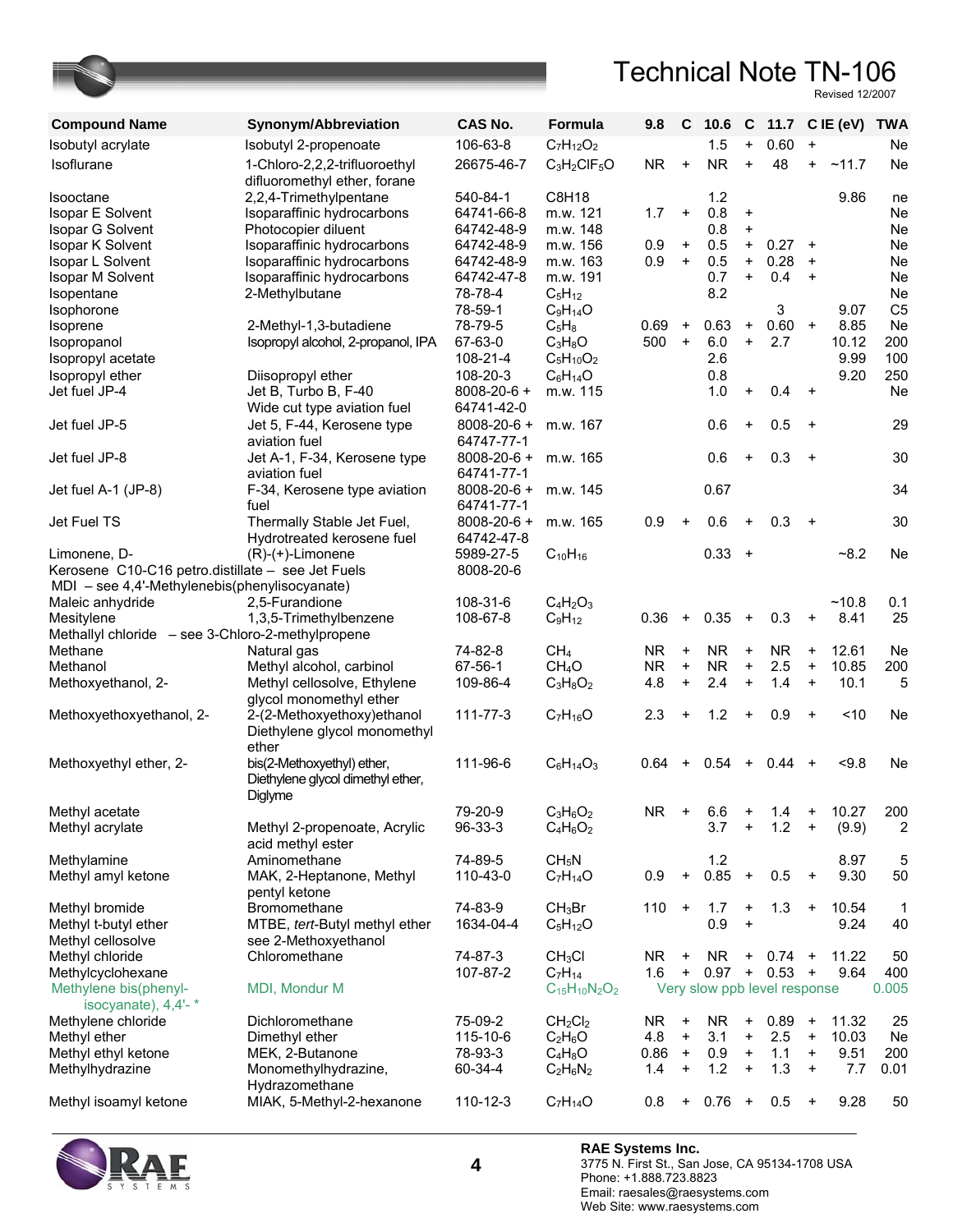

| Methyl isobutyl ketone                                          | MIBK, 4-Methyl-2-pentanone                           | 108-10-1                                                    | $C_6H_{12}O$                                       | 0.9                | +                      | 0.8         | +                      | 0.6            | $\ddot{}$              | 9.30          | 50            |
|-----------------------------------------------------------------|------------------------------------------------------|-------------------------------------------------------------|----------------------------------------------------|--------------------|------------------------|-------------|------------------------|----------------|------------------------|---------------|---------------|
|                                                                 | Synonym/Abbreviation                                 | <b>CAS No.</b>                                              | Formula                                            | 9.8                | $\mathbf C$            | 10.6        | $\mathbf c$            | 11.7           |                        | C IE (eV)     | <b>TWA</b>    |
| <b>Compound Name</b>                                            |                                                      |                                                             |                                                    |                    |                        |             |                        |                |                        |               |               |
| Methyl isocyanate<br>Methyl isothiocyanate                      | CH3NCO<br>CH3NCS                                     | 624-83-9<br>551-61-6                                        | $C_2H_3NO$<br>$C_2H_3NS$                           | <b>NR</b><br>0.5   | $\ddot{}$<br>$\ddot{}$ | 4.6<br>0.45 | $\ddot{}$<br>$\ddot{}$ | 1.5<br>0.4     | +                      | 10.67<br>9.25 | 0.02<br>ne    |
| Methyl mercaptan                                                | Methanethiol                                         | 74-93-1                                                     | CH <sub>4</sub> S                                  | 0.65               |                        | 0.54        |                        | 0.66           |                        | 9.44          | 0.5           |
| Methyl methacrylate                                             |                                                      | 80-62-6                                                     | $C_5H_8O_2$                                        | 2.7                | $\ddot{}$              | 1.5         | $\ddot{}$              | 1.2            | $\ddot{}$              | 9.7           | 100           |
| Methyl nonafluorobutyl ether                                    | <b>HFE-7100DL</b>                                    | 163702-08-7, C <sub>5</sub> H <sub>3</sub> F <sub>9</sub> O |                                                    |                    |                        | <b>NR</b>   | $\ddot{}$              | $~1 - 35$      | $\ddot{}$              |               | ne            |
|                                                                 |                                                      | 163702-07-6                                                 |                                                    |                    |                        |             |                        |                |                        |               |               |
| Methyl-1,5-pentanediamine, 2-                                   | Dytek-A amine, 2-Methyl                              | 15520-10-2                                                  | <b>C6H16N2</b>                                     |                    |                        | $-0.6$      | $+$                    |                |                        | 59.0          | ne            |
| (coats lamp) *                                                  | pentamethylenediamine                                |                                                             |                                                    |                    |                        |             |                        |                |                        |               |               |
| Methyl propyl ketone                                            | MPK, 2-Pentanone                                     | 107-87-9                                                    | $C_5H_{12}O$                                       |                    |                        | 0.93        | $\ddot{}$              | 0.79           | $+$                    | 9.38          | 200           |
| Methyl-2-pyrrolidinone, N-                                      | NMP, N-Methylpyrrolidone,                            | 872-50-4                                                    | $C_5H_9NO$                                         | 1.0                | $\ddot{}$              | 0.8         | $\ddot{}$              | 0.9            | $\ddot{}$              | 9.17          | ne            |
|                                                                 | 1-Methyl-2-pyrrolidinone,<br>1-Methyl-2-pyrrolidone  |                                                             |                                                    |                    |                        |             |                        |                |                        |               |               |
| Methyl salicylate                                               | Methyl 2-hydroxybenzoate                             | 119-36-8                                                    | $C_8H_8O3$                                         | 1.3                | $\ddot{}$              | 0.9         | ÷                      | 0.9            | $+$                    | $-9$          | ne            |
| Methylstyrene, $\alpha$ -                                       | 2-Propenylbenzene                                    | 98-83-9                                                     | $C_9H_{10}$                                        |                    |                        | 0.5         |                        |                |                        | 8.18          | 50            |
| Methyl sulfide                                                  | DMS, Dimethyl sulfide                                | 75-18-3                                                     | $C_2H_6S$                                          | 0.49               | $\ddot{}$              | 0.44        | $\ddot{}$              | 0.46           | $\ddot{}$              | 8.69          | ne            |
| Mineral spirits                                                 | Stoddard Solvent, Varsol 1,                          | 8020-83-5                                                   | m.w. 144                                           | 1.0                |                        | 0.69        | $\ddot{}$              | 0.38           | $+$                    |               | 100           |
|                                                                 | <b>White Spirits</b>                                 | 8052-41-3                                                   |                                                    |                    |                        |             |                        |                |                        |               |               |
|                                                                 |                                                      | 68551-17-7                                                  |                                                    |                    |                        |             |                        |                |                        |               |               |
| Mineral Spirits - Viscor 120B Calibration Fluid, b.p. 156-207°C |                                                      | 8052-41-3                                                   | m.w. 142                                           | 1.0                | $\ddot{}$              | 0.7         | +                      | 0.3            | $\ddot{}$              |               | 100           |
| Monoethanolamine - see Ethanolamine                             |                                                      |                                                             |                                                    |                    |                        |             |                        |                |                        |               |               |
| Mustard *                                                       | HD, Bis(2-chloroethyl) sulfide                       | 505-60-2                                                    | $C_4H_8Cl_2S$                                      |                    |                        | 0.6         |                        |                |                        |               | 0.0005        |
|                                                                 |                                                      | 39472-40-7<br>68157-62-0                                    |                                                    |                    |                        |             |                        |                |                        |               |               |
| Naphtha - see VM & P Naptha                                     |                                                      |                                                             |                                                    |                    |                        |             |                        |                |                        |               |               |
| Naphthalene                                                     | Mothballs                                            | $91 - 20 - 3$                                               | $C_{10}H_8$                                        | 0.45               | $\ddot{}$              | 0.42        | $\ddot{}$              | $0.40 +$       |                        | 8.13          | 10            |
| Nickel carbonyl (in CO)                                         | Nickel tetracarbonyl                                 | 13463-39-3                                                  | $C_4NiO_4$                                         |                    |                        | 0.18        |                        |                |                        |               | $< 8.8$ 0.001 |
| <b>Nicotine</b>                                                 |                                                      | $54 - 11 - 5$                                               | $C_{10}H_{14}N_2$                                  |                    |                        | 2.0         |                        |                |                        | $≤10.6$       |               |
| Nitric oxide                                                    |                                                      | 10102-43-9                                                  | NO                                                 | $~1$ <sup>-6</sup> |                        | 5.2         | $\ddot{}$              | 2.8            | $\ddot{}$              | 9.26          | 25            |
| Nitrobenzene                                                    |                                                      | 98-95-3                                                     | $C_6H_5NO_2$                                       | 2.6                | $\pmb{+}$              | 1.9         | $\ddot{}$              | 1.6            | $\ddot{}$              | 9.81          | 1             |
| Nitroethane                                                     |                                                      | 79-24-3                                                     | $C_2H_5NO_2$                                       |                    |                        |             |                        | 3              |                        | 10.88         | 100           |
| Nitrogen dioxide                                                |                                                      | 10102-44-0                                                  | NO <sub>2</sub>                                    | 23                 | $\pmb{+}$              | 16          | $\ddot{}$              | 6              | $\ddot{}$              | 9.75          | 3             |
| Nitrogen trifluoride                                            |                                                      | 7783-54-2<br>75-52-5                                        | NF <sub>3</sub><br>CH <sub>3</sub> NO <sub>2</sub> | <b>NR</b>          |                        | <b>NR</b>   |                        | <b>NR</b><br>4 |                        | 13.0<br>11.02 | 10<br>20      |
| Nitromethane<br>Nitropropane, 2-                                |                                                      | 79-46-9                                                     | $C_3H_7NO_2$                                       |                    |                        |             |                        | 2.6            |                        | 10.71         | 10            |
| Nonane                                                          |                                                      | 111-84-2                                                    | $C_9H_{20}$                                        |                    |                        | 1.4         |                        |                |                        | 9.72          | 200           |
| Norpar 12                                                       | n-Paraffins, mostly $C_{10}$ - $C_{13}$              | 64771-72-8                                                  | m.w. 161                                           | 3.2                | $\ddot{}$              | 1.1         | $\ddot{}$              | 0.28           | $\ddot{}$              |               | ne            |
| Norpar 13                                                       | n-Paraffins, mostly C <sub>13</sub> -C <sub>14</sub> | 64771-72-8                                                  | m.w. 189                                           | 2.7                | $\ddot{}$              | 1.0         | $\ddot{}$              | 0.3            | $\ddot{}$              |               | ne            |
| Octamethylcyclotetrasiloxane                                    |                                                      | 556-67-2                                                    | $C_8H_{24}O_4Si_4$                                 | 0.21               | +                      | 0.17        | $\ddot{}$              | 0.14           | $\ddot{}$              |               | ne            |
| Octamethyltrisiloxane                                           |                                                      | 107-51-7                                                    | $C_8H_{24}O_2Si_3$                                 | 0.23               | $\ddot{}$              | 0.18        | $\ddot{}$              | 0.17           | $\ddot{}$              | 10.0          | ne            |
| Octane, n-                                                      |                                                      | 111-65-9                                                    | $C_8H_{18}$                                        | 13                 | $+$                    | 1.8         | $\ddot{}$              |                |                        | 9.82          | 300           |
| Octene, 1-<br>Pentane                                           |                                                      | 111-66-0<br>109-66-0                                        | $C_8H_{16}$<br>$C_5H_{12}$                         | 0.9<br>80          | $\ddot{}$<br>+         | 0.75<br>8.4 | $+$<br>$\ddot{}$       | 0.4<br>0.7     | $\ddot{}$<br>$\ddot{}$ | 9.43<br>10.35 | 75<br>600     |
| Peracetic acid *                                                | Peroxyacetic acid, Acetyl                            | 79-21-0                                                     | $C_2H_4O_3$                                        | <b>NR</b>          | ÷                      | <b>NR</b>   | $\ddot{}$              | 2.3            | $\ddot{}$              |               | ne            |
|                                                                 | hydroperoxide                                        |                                                             |                                                    |                    |                        |             |                        |                |                        |               |               |
| Peracetic/Acetic acid mix *                                     | Peroxyacetic acid, Acetyl                            | 79-21-0                                                     | $C_2H_4O_3$                                        |                    |                        | 50          | ÷                      | 2.5            | $+$                    |               | ne            |
|                                                                 | hydroperoxide                                        |                                                             |                                                    |                    |                        |             |                        |                |                        |               |               |
| Perchloroethene                                                 | PCE, Perchloroethylene,                              | 127-18-4                                                    | $C_2Cl_4$                                          | 0.69               | $+$                    | 0.57        | $+$                    | $0.31 +$       |                        | 9.32          | 25            |
|                                                                 | Tetrachloroethylene                                  |                                                             |                                                    |                    |                        |             |                        |                |                        |               |               |
| <b>PGME</b>                                                     | Propylene glycol methyl ether, 1- 107-98-2           |                                                             | $C_6H_{12}O_3$                                     | 2.4                | $\ddot{}$              | 1.5         | $\ddot{}$              | 1.1            | $+$                    |               | 100           |
| <b>PGMEA</b>                                                    | Methoxy-2-propanol<br>Propylene glycol methyl ether  | 108-65-6                                                    | $C_6H_{12}O_3$                                     | $1.65 +$           |                        | 1.0         | $+$                    | 0.8            | $+$                    |               |               |
|                                                                 | acetate, 1-Methoxy-2-                                |                                                             |                                                    |                    |                        |             |                        |                |                        |               | ne            |
|                                                                 | acetoxypropane, 1-Methoxy-2-                         |                                                             |                                                    |                    |                        |             |                        |                |                        |               |               |
|                                                                 | propanol acetate                                     |                                                             |                                                    |                    |                        |             |                        |                |                        |               |               |
| Phenol                                                          | Hydroxybenzene                                       | 108-95-2                                                    | $C_6H_6O$                                          | 1.0                | $\ddot{}$              | 1.0         | $\ddot{}$              | 0.9            | $\ddot{}$              | 8.51          | 5             |
| Phosgene                                                        | Dichlorocarbonyl                                     | 75-44-5                                                     | CCI <sub>2</sub> O                                 | <b>NR</b>          | $\ddot{}$              | <b>NR</b>   | $\ddot{}$              | 8.5            | $\ddot{}$              | 11.2          | 0.1           |
| Phosgene in Nitrogen                                            | Dichlorocarbonyl                                     | 75-44-5                                                     | CCI <sub>2</sub> O                                 | NR.                | $\ddot{}$              | <b>NR</b>   | $\ddot{}$              | 6.8            | $\ddot{}$              | 11.2          | 0.1           |
| Phosphine (coats lamp)                                          |                                                      | 7803-51-2                                                   | $PH_3$                                             | 28                 |                        | 3.9         | $\ddot{}$              | 1.1            | $\ddot{}$              | 9.87          | 0.3           |

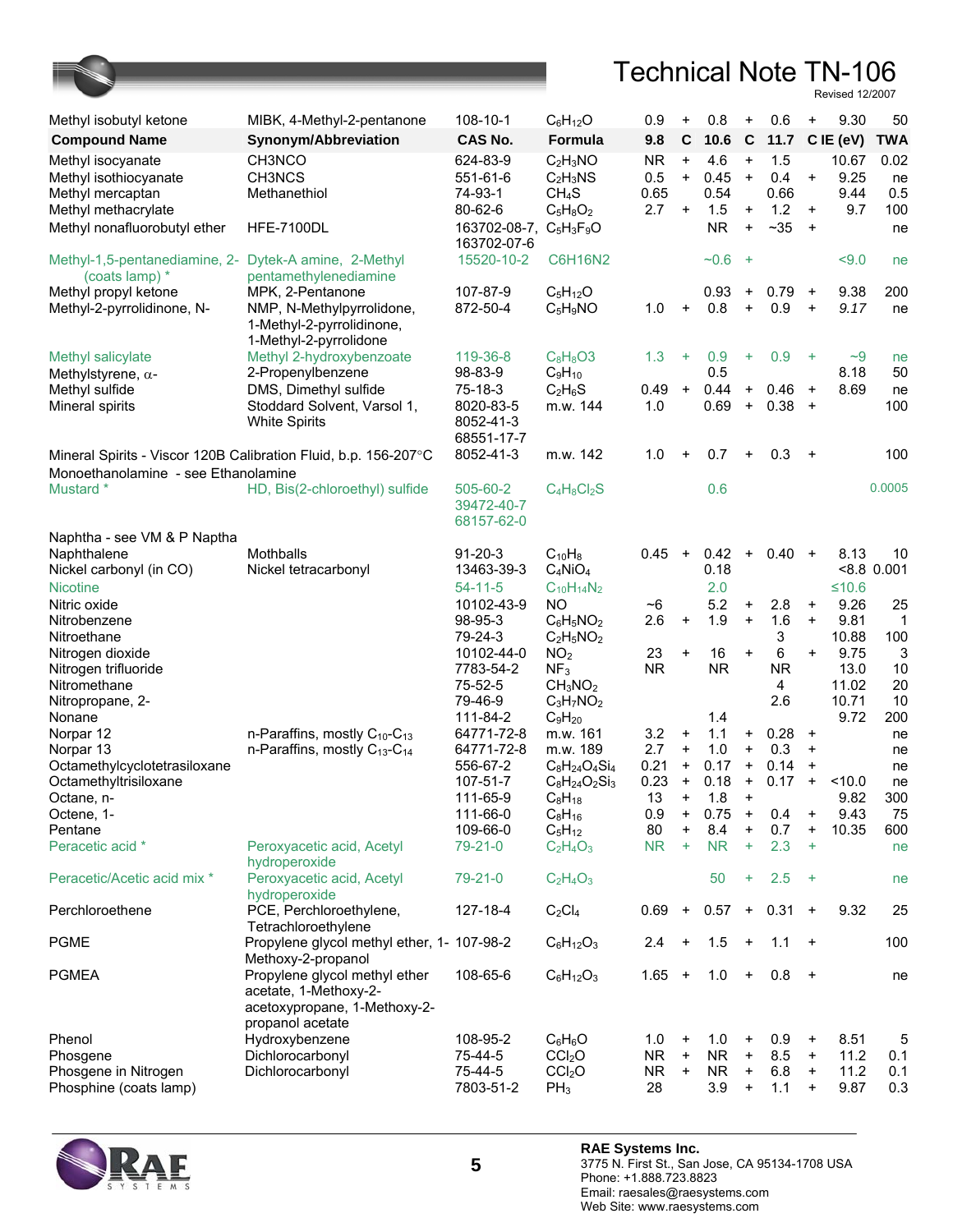| <b>Compound Name</b>                     | Synonym/Abbreviation                      | CAS No.       | Formula                            | 9.8       | C                 | 10.6      | C                                |              |           | 11.7 C IE (eV) | TWA            |
|------------------------------------------|-------------------------------------------|---------------|------------------------------------|-----------|-------------------|-----------|----------------------------------|--------------|-----------|----------------|----------------|
| <b>Photocopier Toner</b>                 | Isoparaffin mix                           |               |                                    |           |                   | 0.5       | $\ddot{}$                        | 0.3          | $\ddot{}$ |                | ne             |
| Picoline, 3-                             | 3-Methylpyridine                          | 108-99-6      | $C_6H_7N$                          |           |                   | 0.9       |                                  |              |           | 9.04           | ne             |
| Pinene, $\alpha$ -                       |                                           | 2437-95-8     | $C_{10}H_{16}$                     |           |                   | 0.31      | $+$                              | 0.47         |           | 8.07           | ne             |
| Pinene, $\beta$ -                        |                                           | 18172-67-3    | $C_{10}H_{16}$                     | 0.38      | $+$               | 0.37      | $\begin{array}{c} + \end{array}$ | 0.37         | $+$       | ~8             | 100            |
| Piperylene, isomer mix                   | 1,3-Pentadiene                            | 504-60-9      | $C_5H_8$                           | 0.76      | $+$               | 0.69      | $\ddot{}$                        | 0.64         | $\ddot{}$ | 8.6            | 100            |
| Propane                                  |                                           | 74-98-6       | $C_3H_8$                           |           |                   | <b>NR</b> | $\ddot{}$                        | 1.8          | $\ddot{}$ | 10.95          | 2500           |
| Propanol, n-                             | Propyl alcohol                            | $71-23-8$     | $C_3H_8O$                          |           |                   | 5         |                                  | 1.7          |           | 10.22          | 200            |
| Propene                                  | Propylene                                 | 115-07-1      | $C_3H_6$                           | 1.5       | $\ddot{}$         | 1.4       | $\ddot{}$                        | 1.6          | $\ddot{}$ | 9.73           | ne             |
| Propionaldehyde                          | Propanal                                  | 123-38-6      | $C_3H_6O$                          |           |                   | 1.9       |                                  |              |           | 9.95           | ne             |
| Propyl acetate, n-                       |                                           | 109-60-4      | $C_5H_{10}O_2$                     |           |                   | 3.5       |                                  | 2.3          |           | 10.04          | 200            |
| Propylamine, n-                          | 1-Propylamine,                            | 107-10-8      | $C_3H_9N$                          | 1.1       | $\ddot{}$         | 1.1       | $+$                              | 0.9          | $\ddot{}$ | 8.78           | ne             |
|                                          | 1-Aminopropane                            |               |                                    |           |                   |           |                                  |              |           |                |                |
| Propylene carbonate *                    |                                           | 108-32-7      | $C_4H_6O_3$                        |           |                   | 62        | $\ddot{}$                        | $\mathbf{1}$ | ÷         | 10.5           | ne             |
| Propylene glycol                         | 1,2-Propanediol                           | 57-55-6       | $C_3H_8O_2$                        | 18        |                   | 5.5       | $\ddot{}$                        | 1.6          | $\ddot{}$ | < 10.2         | ne             |
| Propylene glycol propyl ether            | 1-Propoxy-2-propanol                      | 1569-01-3     | $C_6H_{14}O_2$                     | 1.3       | $\qquad \qquad +$ | 1.0       | $\ddot{}$                        | 1.6          | $\ddot{}$ |                | ne             |
| Propylene oxide                          | Methyloxirane                             | 75-56-9       | $C_3H_6O$                          | ~240      |                   | 6.6       | $\begin{array}{c} + \end{array}$ | 2.9          | $\ddot{}$ | 10.22          | 20             |
|                                          |                                           | 16088-62-3    |                                    |           |                   |           |                                  |              |           |                |                |
|                                          |                                           | 15448-47-2    |                                    |           |                   |           |                                  |              |           |                |                |
| Propyleneimine                           | 2-Methylaziridine                         | 75-55-8       | $C_3H_7N$                          | 1.5       | +                 | 1.3       | $\ddot{}$                        | 1.0          | $\ddot{}$ | 9.0            | 2              |
| Propyl mercaptan, 2-                     | 2-Propanethiol, Isopropyl                 | 75-33-2       | $C_3H_8S$                          | 0.64      | $\ddot{}$         | 0.66      | $\ddot{}$                        |              |           | 9.15           | ne             |
|                                          | mercaptan                                 |               |                                    |           |                   |           |                                  |              |           |                |                |
| Pyridine                                 |                                           | 110-86-1      | $C_5H_5N$                          | 0.78      | $\ddot{}$         | 0.7       | $\ddot{}$                        | 0.7          | $\ddot{}$ | 9.25           | 5              |
| Pyrrolidine (coats lamp)                 | Azacyclohexane                            | 123-75-1      | $C_4H_9N$                          | 2.1       | $\ddot{}$         | 1.3       | $\ddot{}$                        | 1.6          | $\ddot{}$ | $~10^{-8}$     | ne             |
|                                          |                                           |               |                                    |           |                   |           |                                  |              |           |                |                |
| RR7300 (PGME/PGMEA)                      | 70:30 PGME:PGMEA (1-                      | 107-98-2      | $C_4H_{10}O_2$ /                   |           |                   | 1.4       | $\ddot{}$                        | 1.0          | $\ddot{}$ |                | ne             |
|                                          | Methoxy-2-propanol:1-Methoxy-             |               | $C_6H_{12}O_3$                     |           |                   |           |                                  |              |           |                |                |
|                                          | 2-acetoxypropane)                         |               |                                    |           |                   |           |                                  |              |           |                |                |
| Sarin                                    | GB, Isopropyl                             | 107-44-8      | $C_4H_{10}FO_2P$                   |           |                   | ~1        |                                  |              |           |                |                |
|                                          | methylphosphonofluoridate                 | 50642-23-4    |                                    |           |                   |           |                                  |              |           |                |                |
| Stoddard Solvent - see Mineral Spirits   |                                           | 8020-83-5     |                                    |           |                   |           |                                  |              |           |                |                |
| Styrene                                  |                                           | 100-42-5      | $C_8H_8$                           | 0.45      | $\ddot{}$         | 0.40      | $\ddot{}$                        | 0.4          | $\ddot{}$ | 8.43           | 20             |
| Sulfur dioxide                           |                                           | 7446-09-5     | SO <sub>2</sub>                    | <b>NR</b> |                   | <b>NR</b> | $\ddot{}$                        | <b>NR</b>    | $\ddot{}$ | 12.32          | 2              |
| Sulfur hexafluoride                      |                                           | 2551-62-4     | SF <sub>6</sub>                    | <b>NR</b> |                   | <b>NR</b> |                                  | <b>NR</b>    |           | 15.3           | 1000           |
| Sulfuryl fluoride                        | Vikane                                    | 2699-79-8     | SO <sub>2</sub> F <sub>2</sub>     | <b>NR</b> |                   | <b>NR</b> |                                  | <b>NR</b>    |           | 13.0           | 5              |
| Tabun <sup>*</sup>                       | Ethyl N, N-                               | $77 - 81 - 6$ | $C_5H_{11}N_2O_2P$                 |           |                   | 0.8       |                                  |              |           |                | 15ppt          |
|                                          | dimethylphosphoramidocyanidate            |               |                                    |           |                   |           |                                  |              |           |                |                |
| Tetrachloroethane, 1,1,1,2-              |                                           | 630-20-6      | $C_2H_2Cl_4$                       |           |                   |           |                                  | 1.3          |           | ~11.1          | ne             |
| Tetrachloroethane, 1,1,2,2-              |                                           | 79-34-5       | $C_2H_2Cl_4$                       | <b>NR</b> | $\ddot{}$         | <b>NR</b> | $\ddot{}$                        | 0.60         | $\ddot{}$ | ~11.1          | $\mathbf 1$    |
| Tetrachlorosilane                        |                                           | 10023-04-7    | SiCl <sub>4</sub>                  | <b>NR</b> |                   | <b>NR</b> |                                  | 15           | $\ddot{}$ | 11.79          | ne             |
| <b>Tetraethyl lead</b>                   | <b>TEL</b>                                | 78-00-2       | $C_8H_{20}Pb$                      | 0.4       |                   | 0.3       |                                  | 0.2          |           | $~11.1$ 0.008  |                |
| Tetraethyl orthosilicate                 | Ethyl silicate, TEOS                      | 78-10-4       | $C_8H_{20}O_4Si$                   |           |                   | 0.7       | $\ddot{}$                        | 0.2          | $\ddot{}$ | $-9.8$         | 10             |
| Tetrafluoroethane, 1,1,1,2-              | <b>HFC-134A</b>                           | 811-97-2      | $C_2H_2F_4$                        |           |                   | <b>NR</b> |                                  | <b>NR</b>    |           |                | ne             |
| Tetrafluoroethene                        | TFE, Tetrafluoroethylene,                 | 116-14-3      | $C_2F_4$                           |           |                   | $~15$     |                                  |              |           | 10.12          | ne             |
|                                          | Perfluoroethylene                         |               |                                    |           |                   |           |                                  |              |           |                |                |
| Tetrafluoromethane                       | CFC-14, Carbon tetrafluoride              | 75-73-0       | CF <sub>4</sub>                    |           |                   | <b>NR</b> | $\ddot{}$                        | <b>NR</b>    | +         | >15.3          | ne             |
| Tetrahydrofuran                          | THF                                       | 109-99-9      | $C_4H_8O$                          | 1.9       | $\ddot{}$         | 1.7       | $\ddot{}$                        | 1.0          | $\ddot{}$ | 9.41           | 200            |
| Tetramethyl orthosilicate                | Methyl silicate, TMOS                     | 681-84-5      | $C_4H_{12}O_4Si$                   | 10        | $\ddot{}$         | 1.9       | $\ddot{}$                        |              |           | ~10            | 1              |
| Therminol® D-12 *                        | Hydrotreated heavy naphtha                | 64742-48-9    | m.w. 160                           | 0.8       | $\ddot{}$         | 0.51      | $\ddot{}$                        | $0.33 +$     |           |                | ne             |
| Therminol® VP-1 *                        | Dowtherm A, 3:1 Diphenyl oxide: 101-84-8  |               | $C_{12}H_{10}O$                    |           |                   | 0.4       | $+$                              |              |           |                | 1              |
|                                          |                                           |               |                                    |           |                   |           |                                  |              |           |                |                |
|                                          | <b>Biphenyl</b>                           | $92 - 52 - 4$ | $C_{12}H_{10}$                     |           |                   |           |                                  |              |           |                |                |
| Toluene                                  | Methylbenzene                             | 108-88-3      | $C_7H_8$                           | 0.54      | $\ddot{}$         | 0.50      | $\ddot{}$                        | 0.51         | $\ddot{}$ | 8.82           | 50             |
| Tolylene-2,4-diisocyanate                | TDI, 4-Methyl-1,3-phenylene-2,4- 584-84-9 |               | $C_9H_6N_2O_2$                     | 1.4       | $\ddot{}$         | 1.4       | $\ddot{}$                        | 2.0          | $\ddot{}$ |                | 0.002          |
|                                          | diisocyanate                              |               |                                    |           |                   |           |                                  |              |           |                |                |
| Trichlorobenzene, 1,2,4-                 | $1,2,4$ -TCB                              | 120-82-1      | $C_6H_3Cl_3$                       | 0.7       | $\ddot{}$         | 0.46      | $\ddot{}$                        |              |           | 9.04           | C <sub>5</sub> |
| Trichloroethane, 1,1,1-                  | 1,1,1-TCA, Methyl chloroform              | 71-55-6       | $C_2H_3Cl_3$                       |           |                   | NR.       | $\ddot{}$                        | 1            | $\ddot{}$ | 11             | 350            |
| Trichloroethane, 1,1,2-                  | $1,1,2-TCA$                               | 79-00-5       | $C_2H_3Cl_3$                       | <b>NR</b> | $\ddot{}$         | <b>NR</b> | $\ddot{}$                        | 0.9          | $\ddot{}$ | 11.0           | 10             |
| Trichloroethene                          | TCE, Trichoroethylene                     | 79-01-6       | $C_2$ HCl <sub>3</sub>             | 0.62      | $\ddot{}$         | 0.54      | $\ddot{}$                        | 0.43         | $\ddot{}$ | 9.47           | 50             |
| Trichloromethylsilane                    | Methyltrichlorosilane                     | 75-79-6       | CH <sub>3</sub> Cl <sub>3</sub> Si | <b>NR</b> |                   | <b>NR</b> |                                  | 1.8          | $\ddot{}$ | 11.36          | ne             |
| Trichlorotrifluoroethane, 1,1,2- CFC-113 |                                           | 76-13-1       | $C_2Cl_3F_3$                       |           |                   | <b>NR</b> |                                  | <b>NR</b>    |           | 11.99          | 1000           |
| Triethylamine                            | <b>TEA</b>                                | 121-44-8      | $C_6H_{15}N$                       | 0.95      | $\ddot{}$         | 0.9       | $+$                              | 0.65         | $+$       | 7.3            | 1              |
| Triethyl borate                          | TEB; Boric acid triethyl ester            | 150-46-9      | $C_6H_{15}O_3B$                    |           |                   | 2.2       | $\ddot{}$                        | 1.1          | $\ddot{}$ | ~10            | ne             |
|                                          |                                           |               |                                    |           |                   |           |                                  |              |           |                |                |